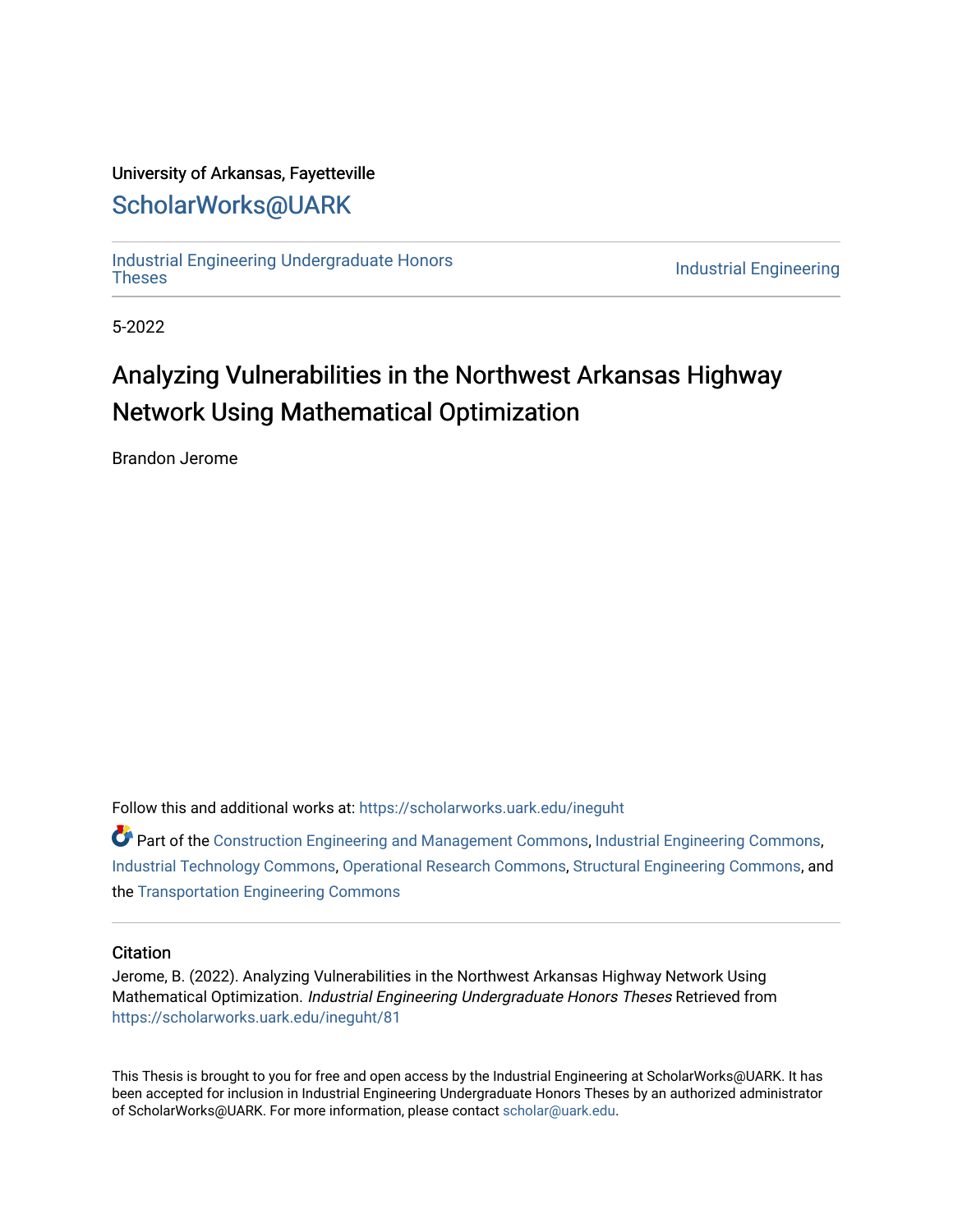### **Analyzing Vulnerabilities in the Northwest Arkansas Highway Network Using Mathematical Optimization**

An Undergraduate Honors College Thesis

in the

Department of Industrial Engineering College of Engineering University of Arkansas Fayetteville, AR

by

Brandon Jerome

April 27, 2022

Thesis Advisor: Kelly Sullivan, Ph.D.

Thesis Reader: Chase Rainwater, Ph.D.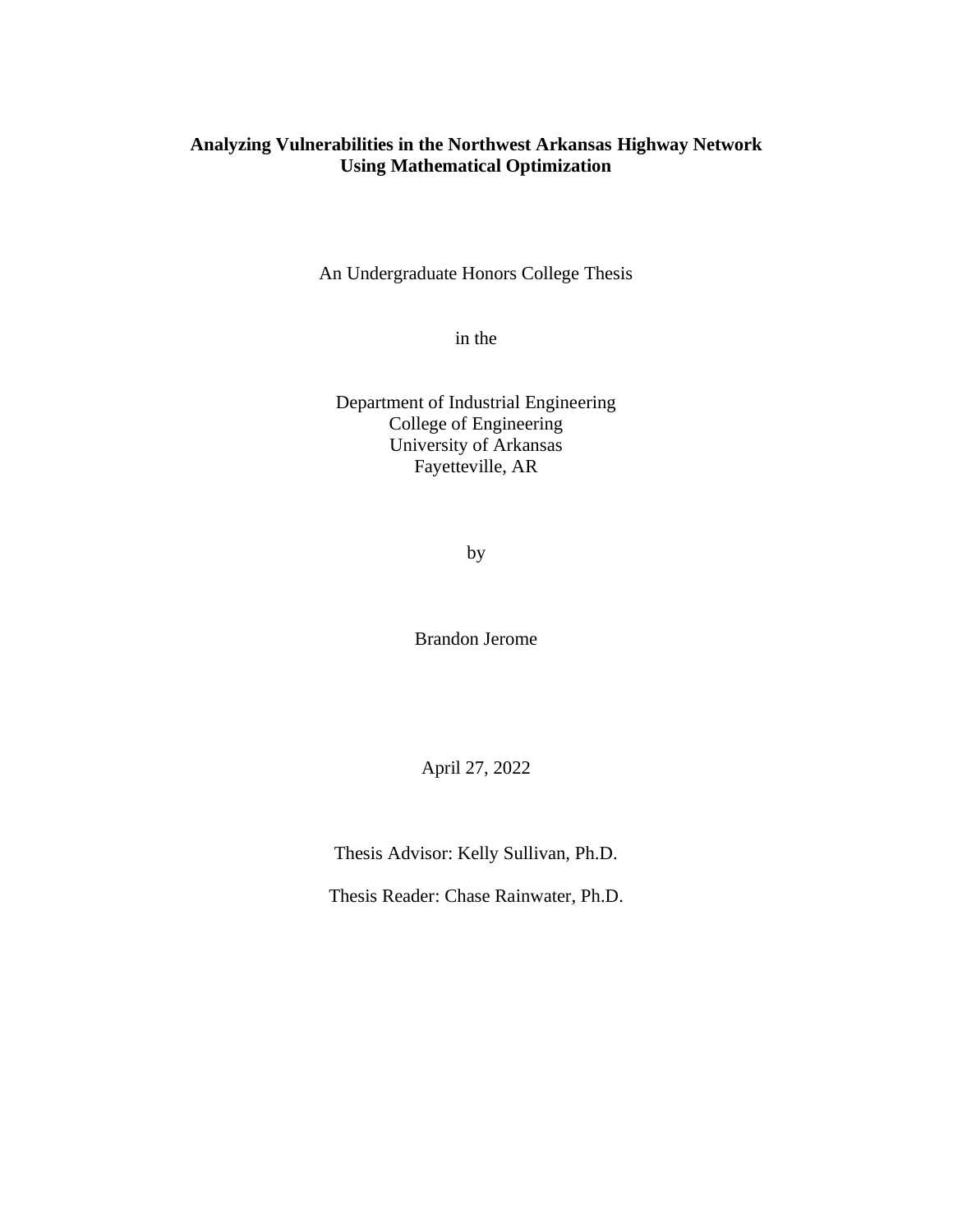## **Table of Contents**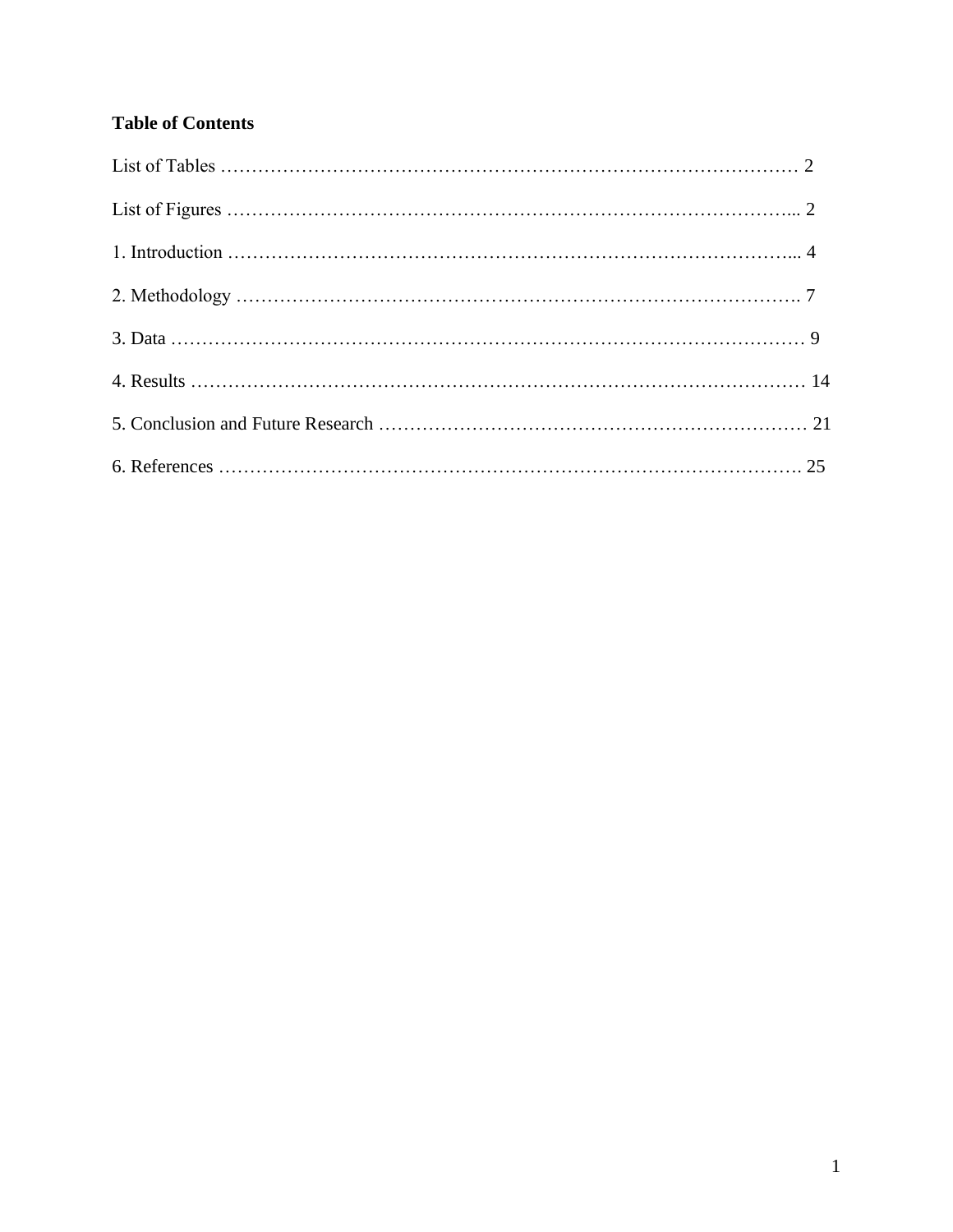### **List of Tables**

# **List of Figures**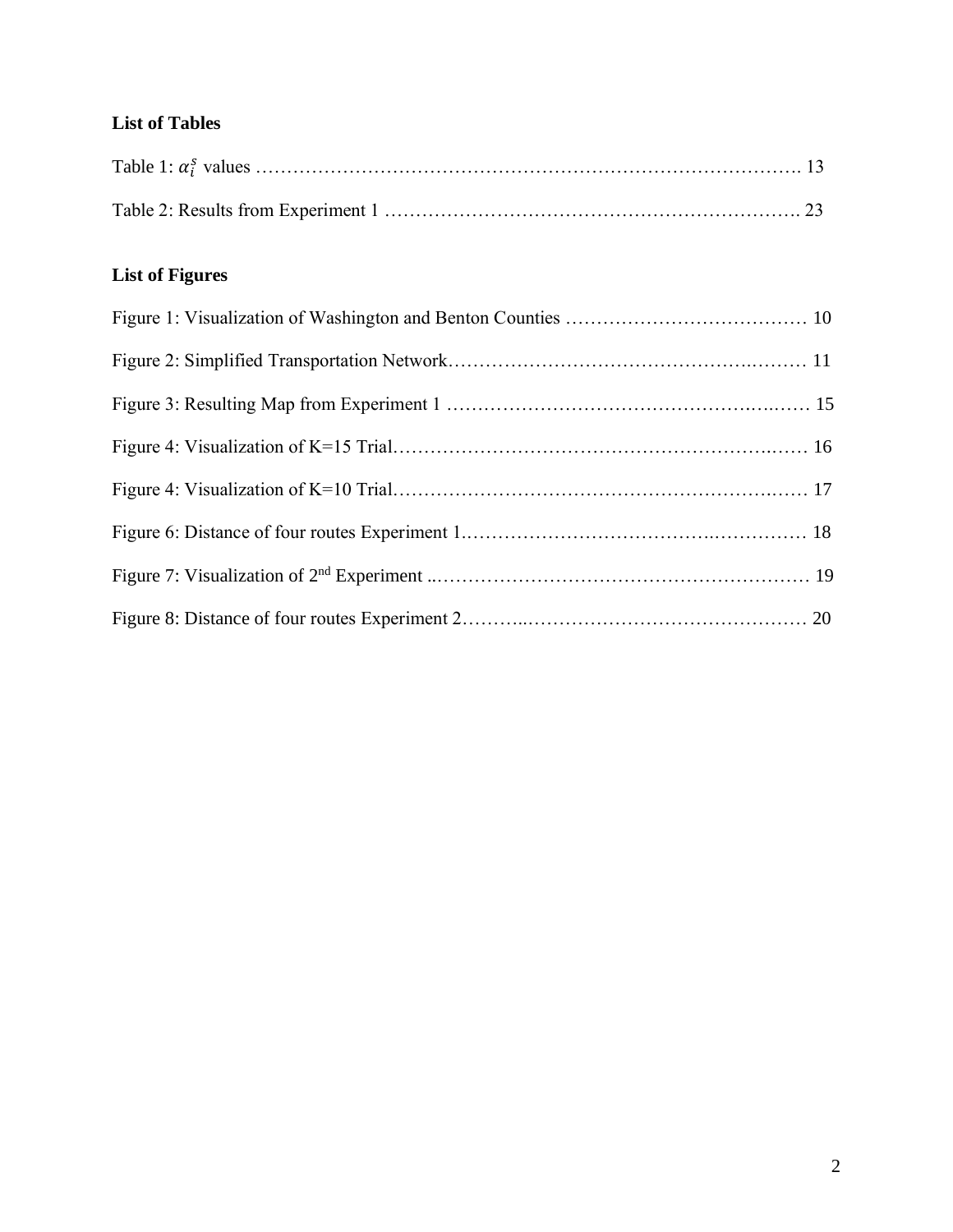### **Abstract**

The highway and bridge network is a critical infrastructure that allows for the free transportation of citizens and enables truck-borne freight transportation. Disruption of this system could be caused by a terrorist attack, natural disaster, growth of population, required repairs and upgrades, or collapse caused by old age or malfunction. In the event of a disruption cities and regions can experience increased traffic and supply chain shortages, thus causing cascading effects throughout surrounding areas. With this motivation, we develop a network interdiction optimization model to identify a limited subset of roads that, if disrupted, causes the greatest increase in the weighted sum of shortest path distances associated with a collection of origin-destination pairs. We apply the model to perform a vulnerability analysis on the network consisting of interstate highways, U.S. highways, and state highways in Northwest Arkansas.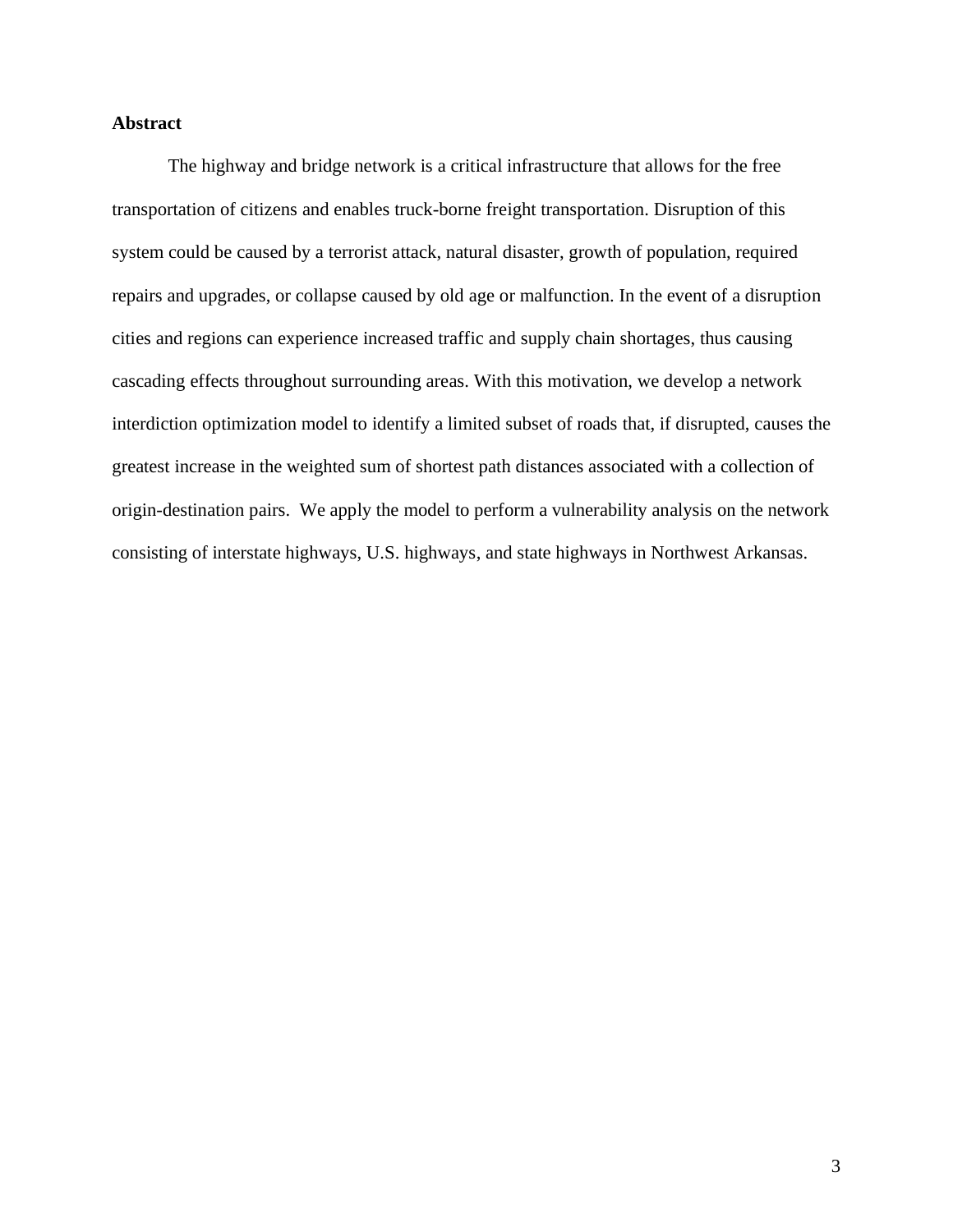#### **Section 1 - Introduction**

The highway and bridge system is one of the largest and most critical infrastructures in the United States containing over 4 million miles of roads and 600 thousand bridges [1, 2]. Disruptions within this network can slow critical transportation of travelers and supply chains and create expensive repairs or upgrades that are funded by taxpayers. Disruptions can be improvements, repairs, or nonrecurring traffic incidents which include car wrecks, construction zones, and inclement weather [3]. In the event of a disruption cities and regions can experience increased traffic, supply chain shortages, and loss of life which can have cascading effects throughout surrounding areas, as displayed by the I-35W bridge collapse in Minneapolis. This bridge fell during rush hour killing 13 people, injuring 145 more, and requiring over 230 million dollars and a full year to be reinvested in building a new bridge.

In the US funding for the highway and bridge network's maintenance and upgrades comes from a combination of federal, state, and local government spending. In 2019 around \$203 billion dollars was spent on the road transportation network with state and local governments funding 76% and the federal government funding the remaining 24% [4]. It is estimated that over the next 20 years the US will spend \$41 billion dollars per year on road repair but required funding for repair and operation is estimated to be \$53 billion dollars per year.

One way of identifying an effective use of funding is through a vulnerability analysis on the road and bridge network. Vulnerability in road networks is defined by Berdica [5] as the "susceptibility to incidents that can result in considerable reductions in road network serviceability" [5]. A common method to identify critical parts of transportation networks is to use a full scan approach in which each arc between nodes is iteratively eliminated and the subsequent cost of this removal are measured in a reduction of network performance [6]. To

4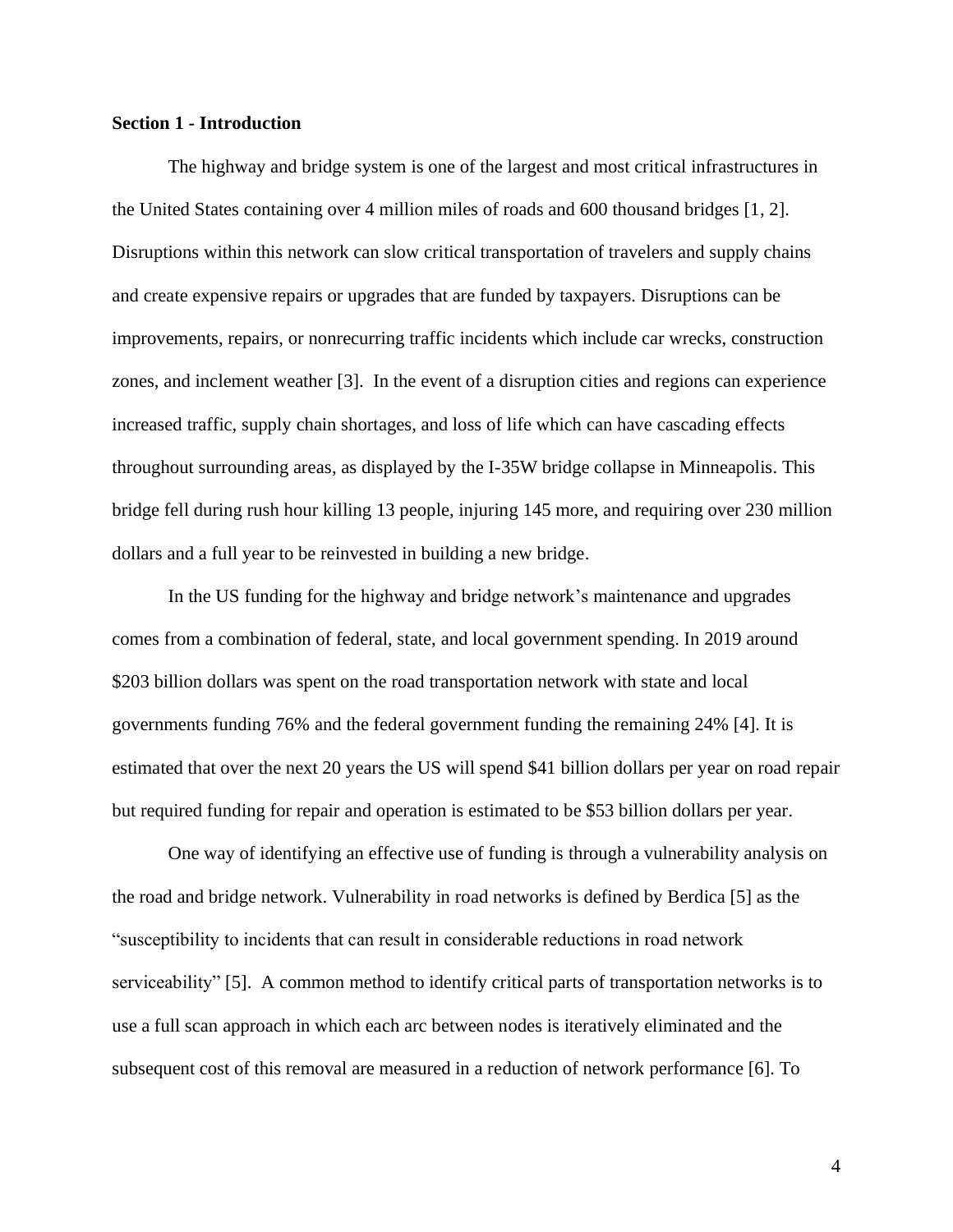increase the realism of the full scan approach it is common to equate arc travel times to the amount of congestion along an arc using traffic assignment models [7]. In this form traffic assignment models allow a researcher to include behavioral responses from travelers which Nicholson and Dalziell [8] describe as canceling trips, postponing trips, choosing alternate destinations, choosing a different mode of travel, or choosing a different route [8]. To include all five behavioral factors a combined travel demand model (CTDM) that considers each behavioral factor as a probability is used. The CTDM model quickly becomes difficult to solve due to the complexity of the nested behavioral probabilities and has only been numerically tested on small experimental networks. Additionally, the CTDM model does not take into consideration capacity constraints on arcs and does not consider combinations of road disruptions simultaneously.

One way to consider combinations of road disruptions in a directed network is to use network interdiction modeling. The basic structure of a network interdiction model has a follower and a leader. The follower runs a network with the goal of maximizing or minimizing some function while the leader strives to inhibit the objective from occurring by interdicting (i.e., damaging or removing) arcs in the followers' network. The goal of these models is to then find the most disruptive combination of arcs to remove [9]. Interdiction modelling has previously been used for many applications, including hospital infection modeling [10], distribution of hazardous materials [11], and military and security efforts to disrupt enemy supply lines [12].

To model a road network the network users play the role of followers who aim to identify a shortest origin-destination route, and the leader is a malicious entity allowing for the testing of network vulnerability. Our model is an extension of the shortest path network interdiction problem [9], in which the interdictor removes arcs between nodes in a network to maximize the shortest path length between an origin and destination. Since the original paper on shortest path

5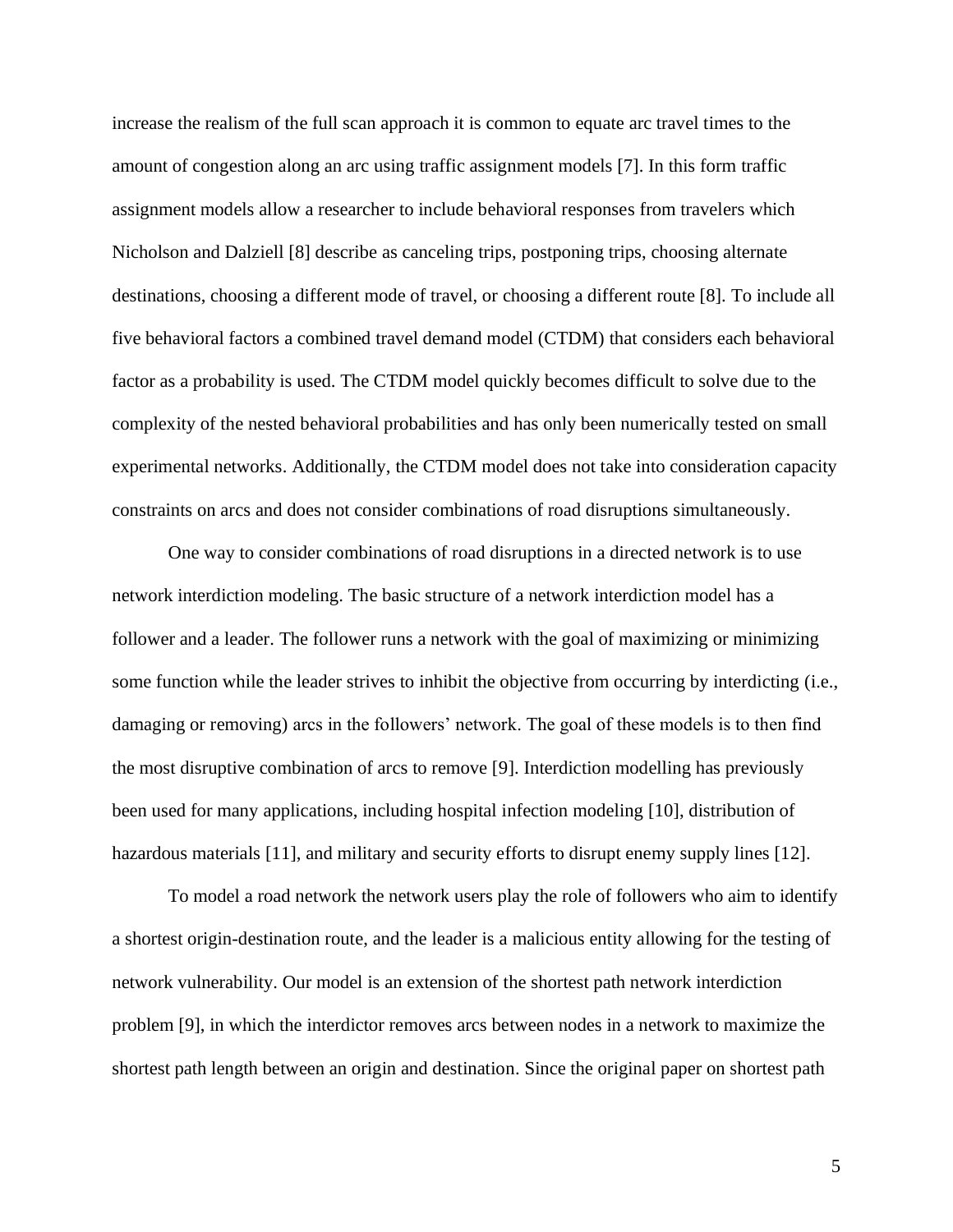network interdiction, research has considered variants of this problem including a study of network interdiction with asymmetric information where an interdictor and evader have different levels of information [13]. Borrero et al. [14] expand upon asymmetric information through a study of sequential interdiction in which an interdictor does not have initial information but over time, through the decisions of the evader, learns the structure and arc cost of the network [14]. Most recently, Nguyen and Smith [15] studied a similar interdiction scenario except the interdictor knows initial information is uniformly distributed between an upper and lower bound and the interdictor is tasked with maximizing the expected shortest path an evader can take [15].

This thesis contributes an extension of the shortest path network interdiction model that can be used to run a vulnerability analysis over road networks while considering a combination of road disruptions with multiple origins and destinations. We apply the network interdiction model to perform a vulnerability analysis of the Northwest Arkansas highway network and attempt to detail priority road sections for future funding.

We present the mathematical model in Section 2 and summarize the road network data used in the model in Section 3. We then experiment with changing the allowable budget and modifying the model to allow arcs to be interdicted more than once in Section 4 and give conclusions and proposals for future research in Section 5.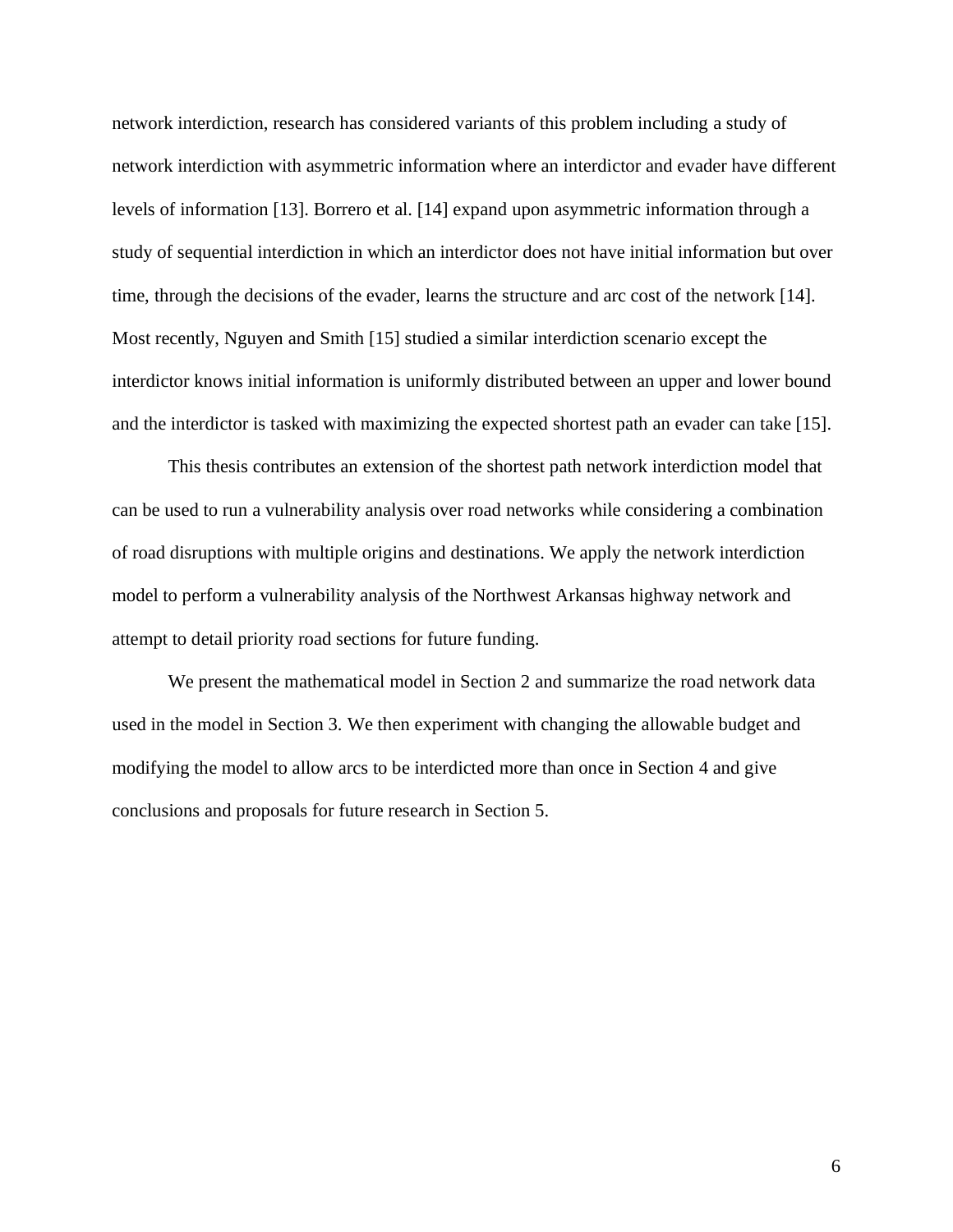#### **Section 2 - Methodology**

In this section the mathematical formulation and description of the interdiction problem is described based upon an extension of Israeli and Wood's shortest path network interdiction model Israeli and Wood [9] to incorporate multiple origins and destinations. This problem maximizes the weighted sum of shortest path distances between multiple origin and destination pairs by choosing a subset of arcs to lengthen.

To define the interdiction model we first define  $A \subseteq N \times N$  as a set of directed arcs where N defines the set of nodes. Let  $c_{ij}$  denote the length of arc  $(i, j) \in A$ , and define a nonnegative integer variable  $z_{ij}$  to indicate the number of times arc  $(i, j)$  is interdicted. We assume each interdiction adds  $d_{ij} > 0$  units of length to arc  $(i, j)$ , i.e., the interdicted length is  $c_{ii} + d_{ii}z_{ii}$ .

To develop a mathematical model of the interdiction problem, we begin by formulating a linear program to represent the weighted sum of shortest path distances given assigned values to  $z_{ij}$  that indicate which arcs have been interdicted. Let  $x_{ij}^s$  express the amount of flow on arc  $(i, j)$  $\in$  A that originates at node  $s \in N$  with  $w_j^s$  units flowing from source nodes and  $w_i^s$  units consumed by sink nodes. We can then describe the following optimization Model  $(1) - (3)$ .

$$
\lim_{x} \sum_{s \in N} \sum_{(i,j) \in A} (c_{ij} + d_{ij} z_{ij}) x_{ij}^{s}
$$
 (1)

s.t.

$$
\sum_{j \in N: (i,j) \in A} x_{ij}^s - \sum_{j \in N: (j,i) \in A} x_{ji}^s = \begin{cases} \sum_{j \in N \setminus \{s\}} w_j^s & \text{if } i = s, \\ -w_i^s & \text{if } i \neq s, \end{cases} \forall s, i \in N
$$
\n
$$
x_{ij}^s \ge 0, \forall s \in N, \forall (i,j) \in A
$$
\n(3)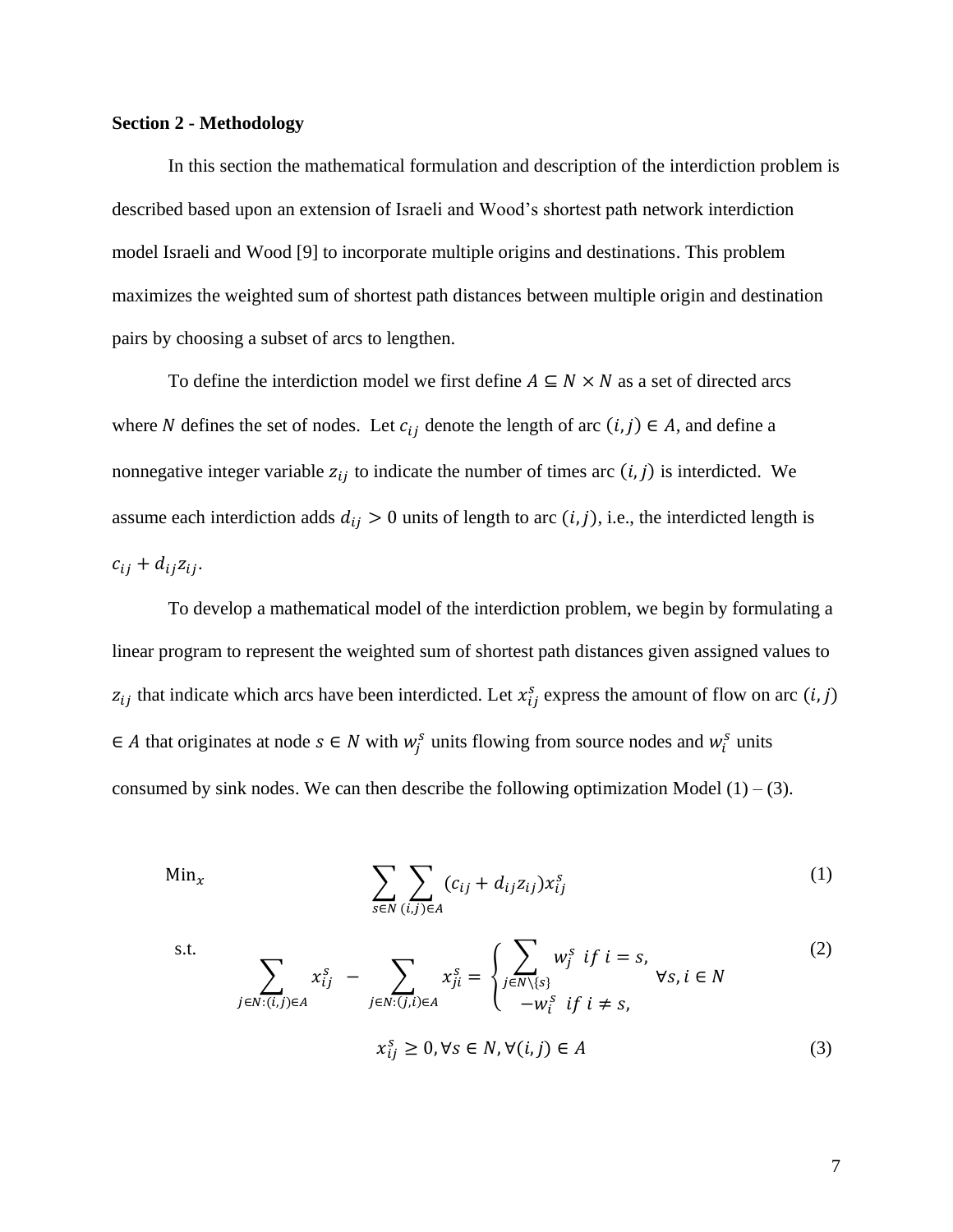Given values for  $z_{ij}$ , Equation (1) minimizes the weighted sum of interdicted shortest path distances across all origin-destination pairs subject to flow balance Constraints (2) and nonnegativity Constraints (3). The model is an uncapacitated multi-commodity flow model in which a different commodity is used to represent flow originating at each source node  $s \in N$ , and  $w_i^s$  units of this commodity must be sent from s to each node  $i \in N \setminus \{s\}$ . The cost per unit flow on arc  $(i, j) \in A$  is described by the interdicted length  $c_{ij} + d_{ij}z_{ij}$  for arcs  $(i, j) \in A$ . Constraints (2) require each node  $i \neq s$  to consume  $w_i^s$  units of commodity  $s \in N$  while also implying that a total of  $\sum_{j \in N \setminus \{s\}} w_j^s$  units of commodity  $s \in N$  must leave node s.

To convert the minimization Model  $(1) - (3)$  to a maximization model we can take the dual of the model, letting  $u_i^s$  define the dual variable for constraint (2). The dual of the model  $(1) - (2)$  is then given as

$$
\mathsf{Max}_u \qquad -\sum_{s \in N} \sum_{i \in N \setminus \{s\}} w_i^s u_i^s \tag{4}
$$

s.t. 
$$
u_i^s - u_j^s \leq c_{ij} + d_{ij}z_{ij}, \forall s \in N, \forall (i, j) \in A
$$
 (5)

Due to strong duality, the optimal objective value of Model  $(4) - (5)$  is equal to the weighted sum of interdicted shortest path distances across all origin-destination pairs.

To formulate the interdiction model, we introduce the interdiction variables  $z_{ij}$ ,  $(i, j) \in A$ , to Model  $(4) - (5)$  and include the constraint

$$
\sum_{(i,j)\in A} z_{ij} \le K \tag{6}
$$

to impose that at most  $K$  arcs can be interdicted.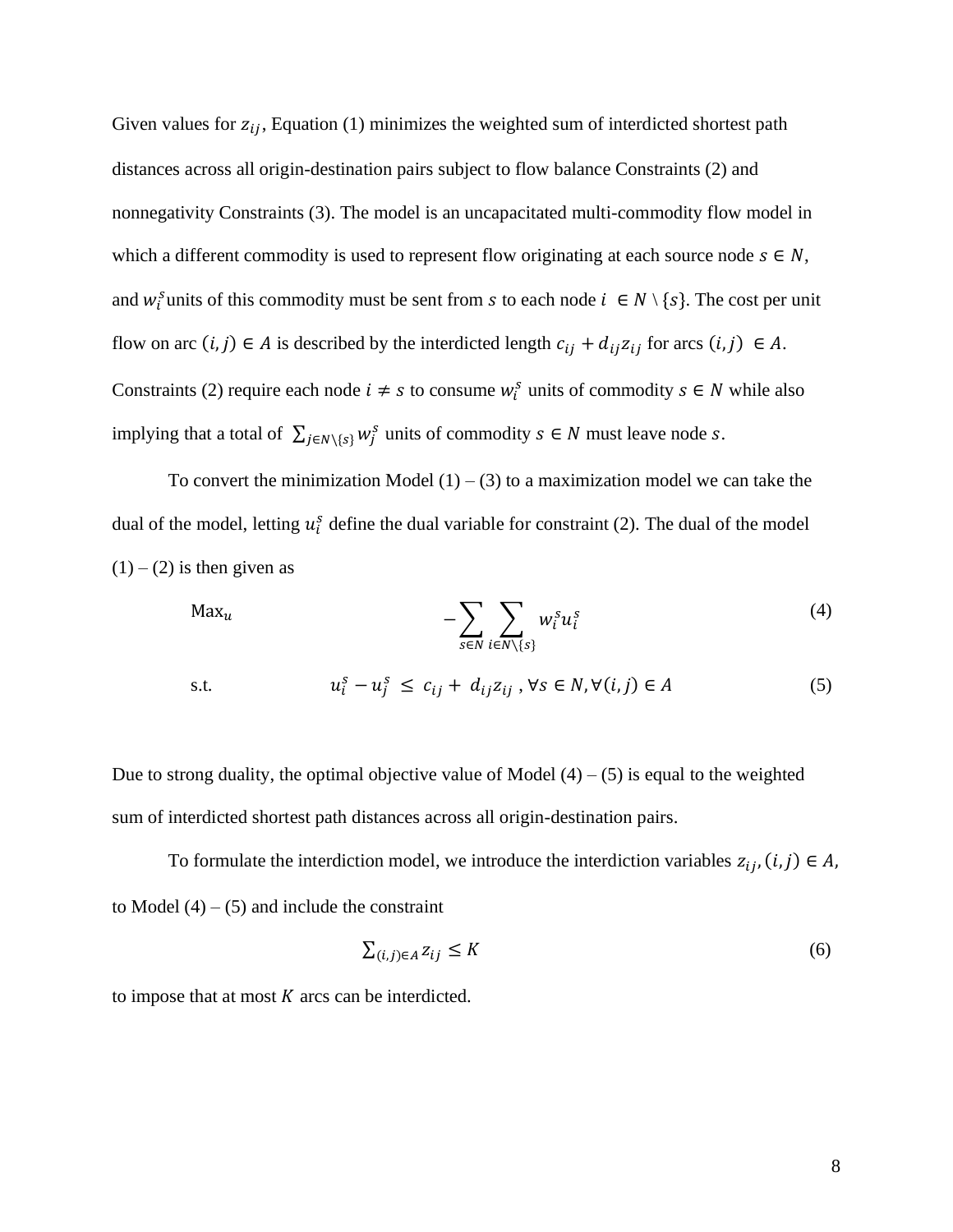We then created a parameter  $l_{ij}$ , used in subsequent tests of the model, that defines the maximum number of times an arc  $(i, j)$  can be interdicted and introduced this parameter to Model  $(4) - (5)$  by including the constraint

$$
z_{ij} \le l_{ij}, \forall (i,j) \in A \tag{7}
$$

#### **Section 3 - Data**

This section describes where we obtained the data used in the interdiction model, how this data was cleaned and filtered, and finally how the data was formatted and input in AMPL solver.

We used data from the Northwest Arkansas highway network to test and extend the network interdiction model. Northwest Arkansas is a metropolitan region that hosts four of the largest cities in Arkansas: Fayetteville, Springdale, Bentonville, and Rogers and is home to the headquarters for Walmart, Tyson, JB Hunt, and Arc Best, making it a regional hub for transportation and commerce. This region is growing rapidly as census reports show population growth is 3.6x higher in Northwest Arkansas than the United States and 8.6x higher than the state of Arkansas [16]. In the 2030 Northwest Arkansas Regional Transportation Plan there was an estimated need for \$1.9 billion dollars in road construction and improvements, but only an estimated \$411 million dollars in total funding [17]. The increased transportation importance and high population growth combined with a constrained budget for road improvements in Northwest Arkansas raises the need to understand where resources should go to effectively improve the transportation network. We obtained data for interstate and state highways in the Northwest Arkansas region and summarize below how this data was used to create the sets and parameters for the network interdiction model.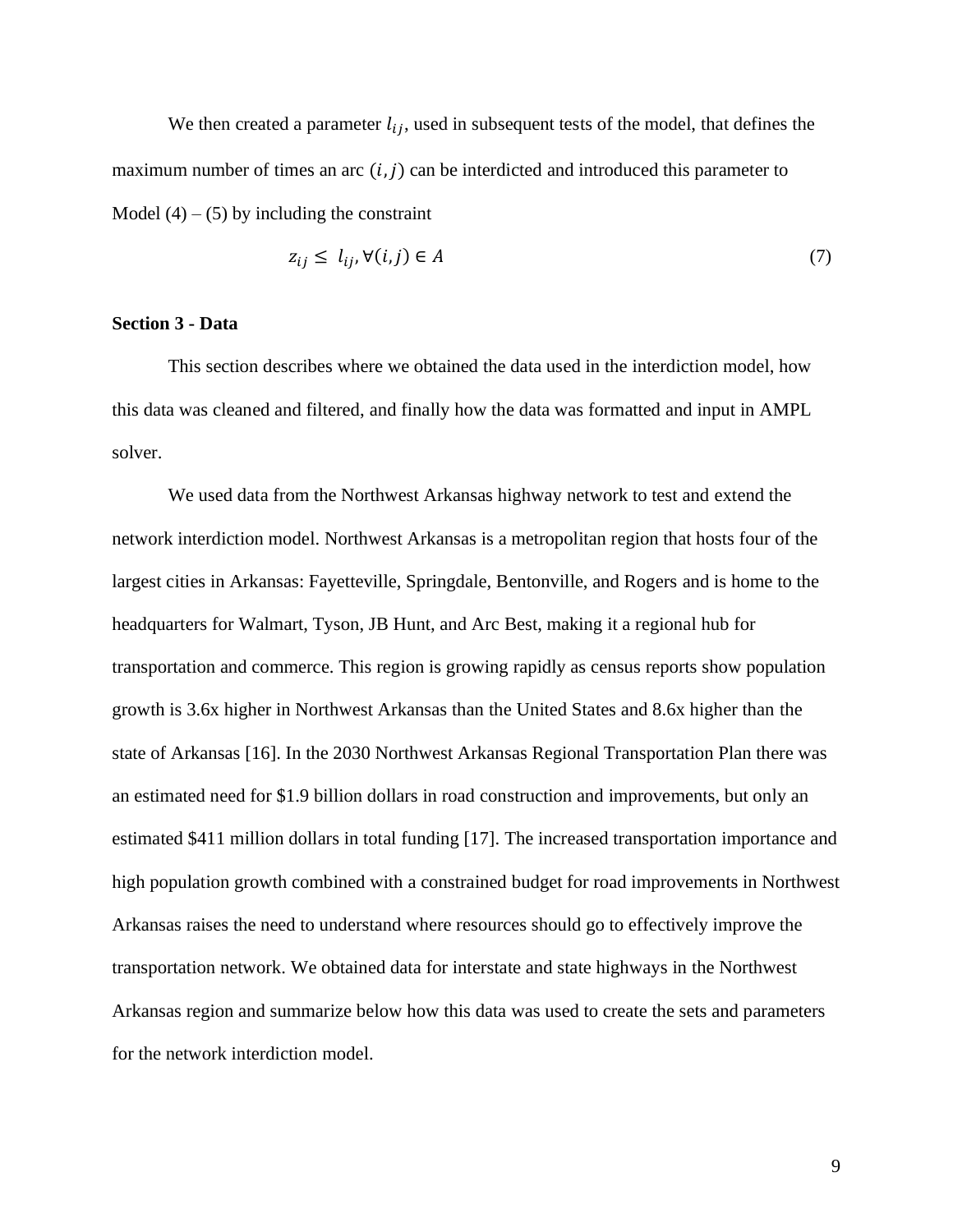The main dataset used to create the network graph containing arcs  $A \subseteq N \times N$  came from transportation data in the US Census Bureau's TIGER/Line Shapefile. A shapefile stores geospatial data and information on roads, buildings, water features, and other areas useful for research. To read and manipulate the Arkansas shapefile we created a data frame, using the Geopandas Python package, containing network information on Washington and Benton counties' road network. Utilizing a separate Python package, Folium, we created our first visualization of the Arkansas road network as detailed in Figure 1.



*Figure 1: Visualization of Washington and Benton counties' road transportation network*

The dataset created from the shapefile contained 1,313 nodes with multiple road types and summary information. To decrease the complexity of the road network municipal, county, and dead-end roads were filtered from the map, leaving interstate highways, state highways, and U.S. highways. To further reduce the complexity of the transportation network we utilized the Folium package to drop pins at intersections of multiple roads. These 34 pins were used to construct the node set  $N$  used in the interdiction model.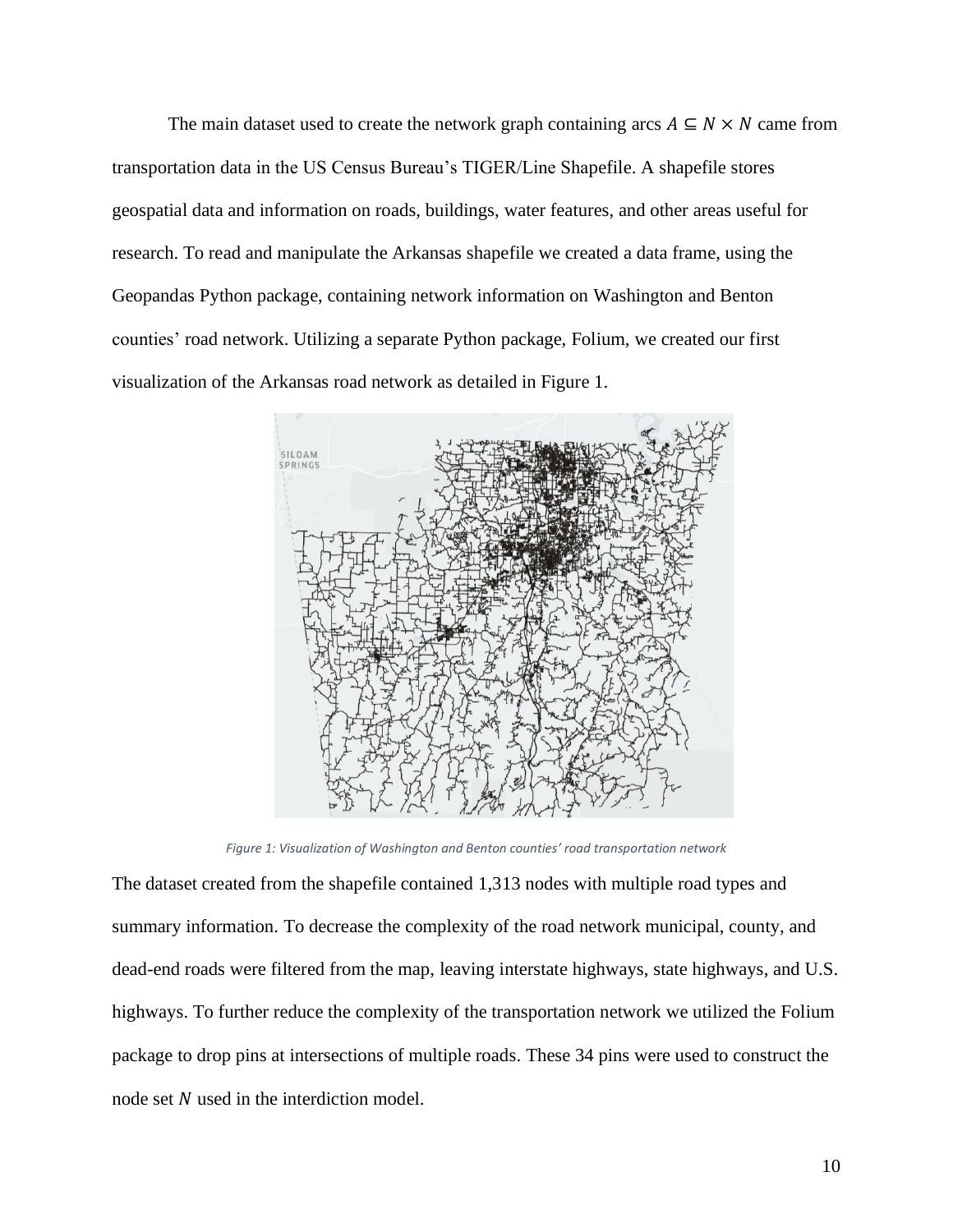

*Figure 2: Simplified transportation network with node's visible*

The arc set  $A \subseteq N \times N$  was created by connecting each node to neighboring nodes. In creating the arc set A, which contains 110 arcs, the directed arcs  $(i, j)$  and  $(j, i)$  are both created if nodes i and  $j$  are connected by a road, thus allowing for bi-directional flow on the directed graph.

The cost  $c_{ij}$  for flow between arcs is equal to the distance between  $(N, N)$  node pairs in miles. These distances were calculated using the latitude and longitude of each node  $N$  and plugging these values into the Geopandas geodesic function, which outputs the distance between the two points based on the shortest path considering the curve of the Earth. Performing the distance calculations in this manner was done to simplify distance calculations since we created custom nodes that did not have distance values already populated within the Shapefile dataset.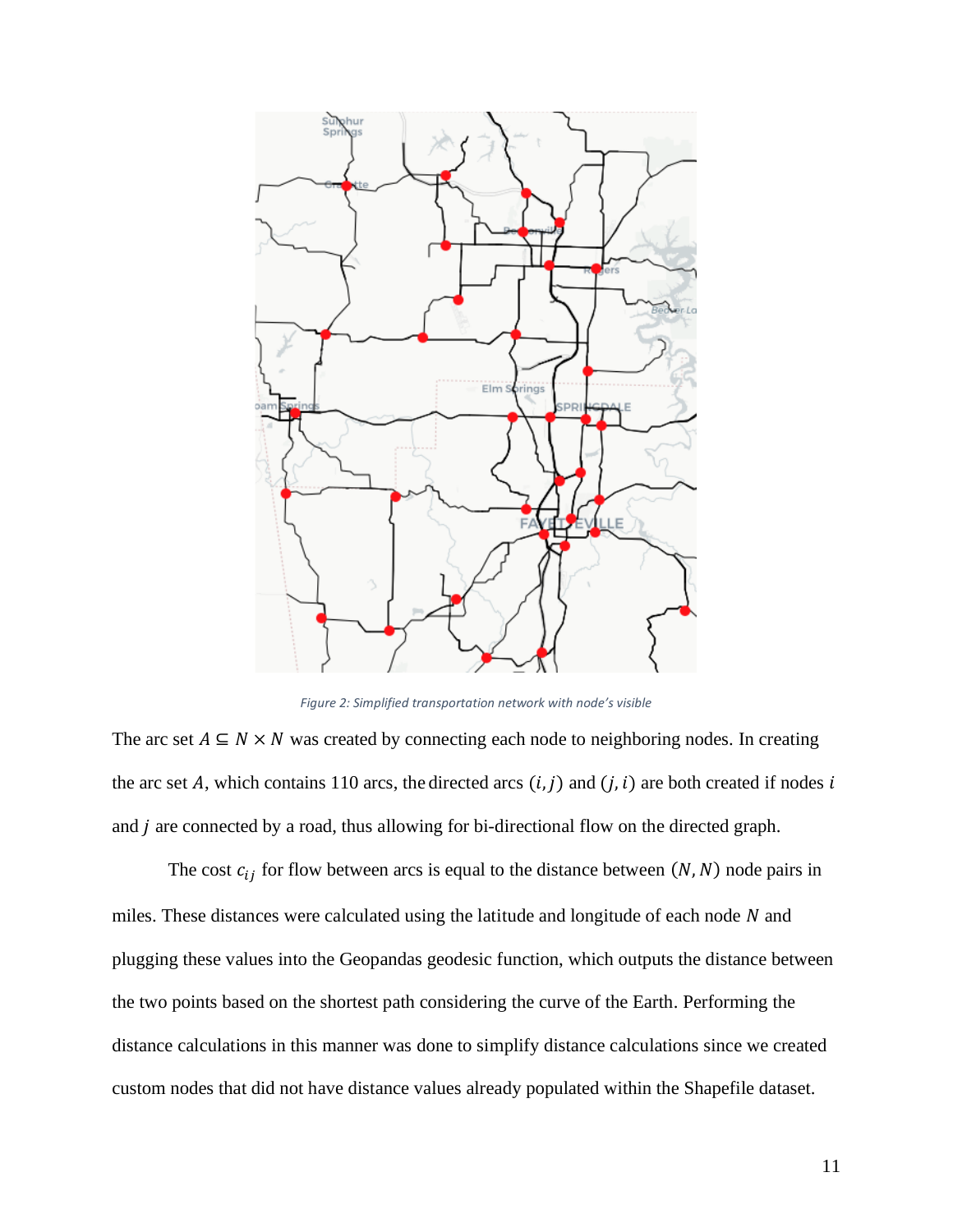The integer budget  $K$  that constrains the number of interdictions was tested with different values less than 40, which we viewed as representing a substantial disruption of the 110-arc network

We assigned weights to the each of the  $|N|(|N|-1)$  origin-destination pairs by giving each pair  $(s, i)$  a weight  $w_i^s$  that defines the number of units of flow from node s to node i; thus, the higher the value of  $w_i^s$  the more important the node pair. We created these weights using population projections for all cities within Washington and Benton counties based upon the 2025 NWA Regional Transportation Plan [18]. The weight associated with node pair  $(s, i)$  was computed as

$$
w_i^s = \alpha_s \alpha_i, \tag{8}
$$

where  $\alpha_i$  is the proportion defined by the projected population of node *i* divided by the total projected population of all nodes. In calculating the proportion  $\alpha_i$  associated with each node i, we assumed the projected population of node  $i$  was equal to the projected population of the city in which node  $i$  is located divided by the number of nodes in that city.

An example  $w_i^s$  calculation using the origin node 22, which is in the town of Gentry, and the destination node 21, located in Siloam Springs, is given below.

Projected population of Gentry = 3043

Projected population of Siloam Springs = 16227

Projected total population of all areas with  $1+$  node = 348,241

$$
\alpha_{22} = \frac{3,043}{348,241} = 0.0087
$$
\n
$$
\alpha_{21} = \frac{16,227}{348,241} = 0.046
$$
\n
$$
w_{21}^{22} = w_{22}^{21} = \alpha_{22}\alpha_{21} = 0.0087 \times 0.046 = 0.0004002
$$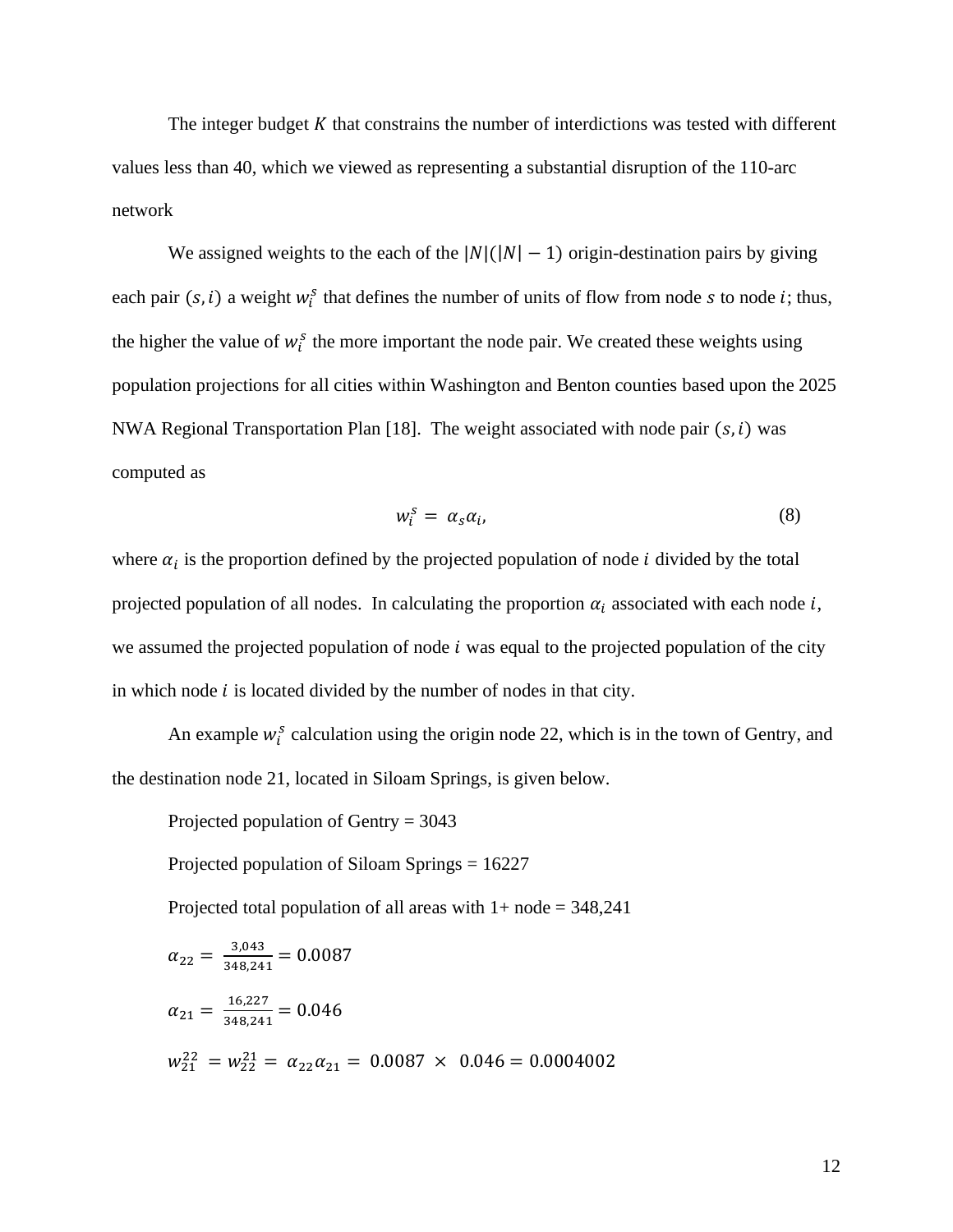In the case of Gentry, the value  $\alpha_{22}$  can be interpreted as the percentage of people within the network that live in Gentry, which we assume is equal to the proportion of flow that begins or ends in Gentry. This probability is multiplied in the model by the negative resulting length  $u_i^s$  to proportionally weight the importance of the origin destination pair in the objective. Every increase in the weight values corresponds with additional cost to travel along that arc. Table 1 summarizes the  $a_i$  values obtained for each node  $i \in N$ .

| Node            | Weight   | City                  |  |
|-----------------|----------|-----------------------|--|
| 0               | 0.003354 | Lincoln               |  |
| $\overline{1}$  | 0.003354 | Lincoln               |  |
| $\overline{c}$  | 0.005367 | Prairie Grove         |  |
| $\overline{3}$  | 0.008362 | West Fork             |  |
| $\overline{4}$  | 0.006803 | Elkins                |  |
| $\overline{5}$  | 0.000010 | N/A                   |  |
| 6               | 0.000010 | N/A                   |  |
| 7               | 0.032288 | Fayetteville          |  |
| $\overline{8}$  | 0.005367 | Prairie Grove         |  |
| 9               | 0.032288 | Fayetteville          |  |
| 10              | 0.032288 | Fayetteville          |  |
| 11              | 0.032288 | Fayetteville          |  |
| 12              | 0.032288 | Fayetteville          |  |
| 13              | 0.032288 | Fayetteville          |  |
| $\overline{14}$ | 0.032288 | Fayetteville          |  |
| 15              | 0.002736 | Tontitown             |  |
| 16              | 0.002736 | Tontitown             |  |
| 17              | 0.111156 | Springdale            |  |
| 18              | 0.032288 | Fayetteville          |  |
| 19              | 0.111156 | Springdale            |  |
| 20              | 0.004537 | <b>Bethel Heights</b> |  |
| 21              | 0.046597 | <b>Siloam Springs</b> |  |
| 22              | 0.008738 | Gentry                |  |
| 23              | 0.006831 | <b>Cave Springs</b>   |  |
| 24              | 0.007833 | Centerton             |  |
| 25              | 0.002783 | Highfill              |  |
| 26              | 0.192691 | Rogers                |  |
| 27              | 0.035106 | Bentonville           |  |
| 28              | 0.007483 | Gravette              |  |
| 29              | 0.045342 | <b>Bella Vista</b>    |  |
| 30              | 0.007833 | Centerton             |  |

Table 1:  $\alpha_i^s$  values given to each node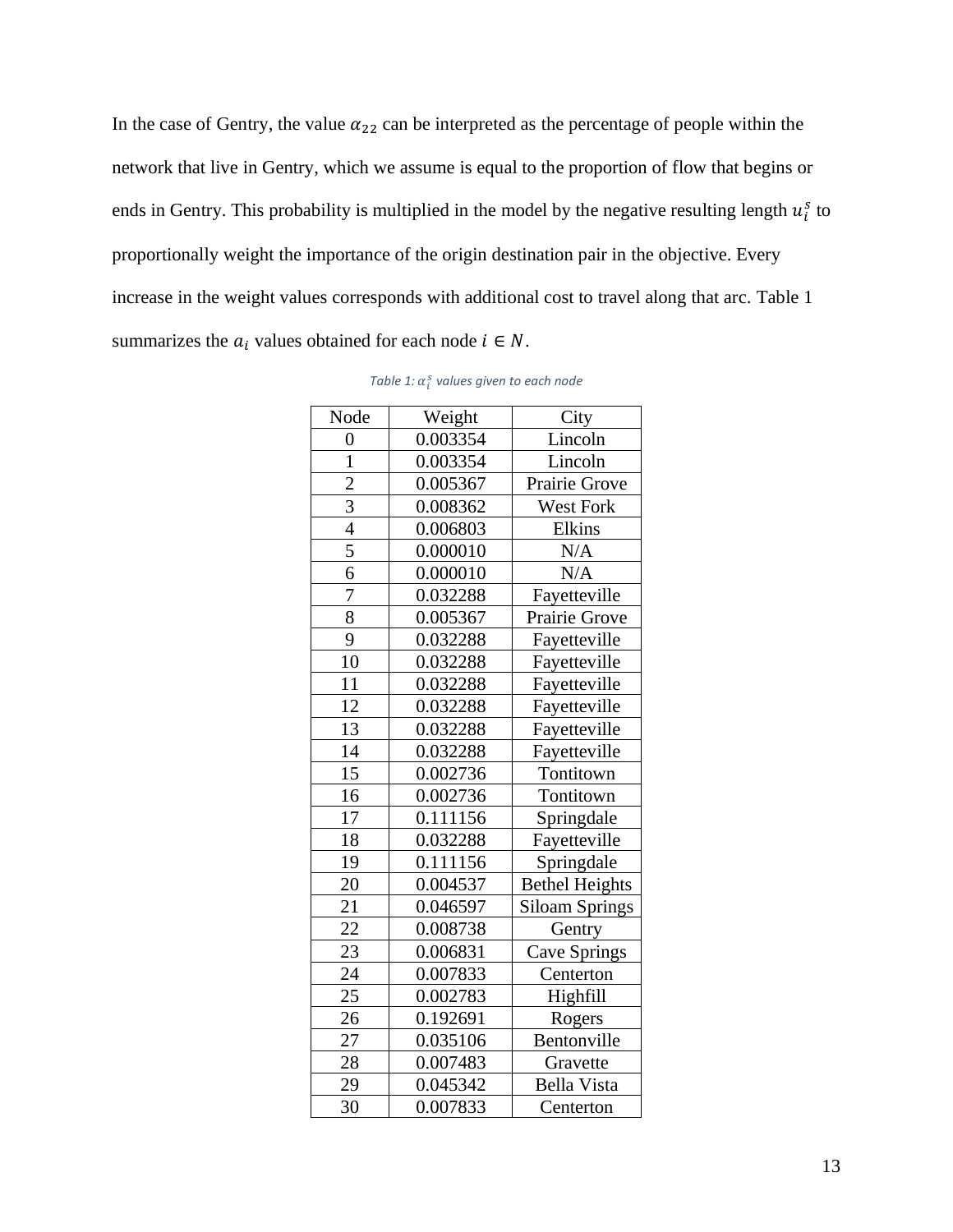| 31           | 0.035106 | <b>Bentonville</b> |
|--------------|----------|--------------------|
| 32           | 0.045342 | Bella Vista        |
| 33           | 0.035106 | <b>Bentonville</b> |
| <b>TOTAI</b> | 1.000104 |                    |

### **Section 4 - Results**

This section details the computational tests and results used to investigate what sections of roads within the Northwest Arkansas transportation system are interdicted using the shortest path interdiction model.

#### **Initial Experimental Run**

The first test used our original  $w_i^s$  values, based on the multiplication of population densities of source and sink nodes, and set the value of  $l_{ij}$  equal to one to limit the number of interdictions on each arc  $(i, j) \in A$ . The length  $d_{ij}$  added per interdiction on arc  $(i, j) \in A$  was initially defined to equal  $c_{ij}$ ; thus, a single interdiction on arc  $(i, j) \in A$  initially has the effect of doubling the length of the arc. This added distance  $d_{ij}$  is measured as a distance but can be interpreted to signify an obstruction increasing the time required to travel along an arc. We solved eight instances of the interdiction model corresponding to each value of interdiction budget K in  $\{5,10,\ldots,40\}$ . In Table A (provided in the Appendix), we note that 76% of the time each arc  $(i, j)$  is interdicted  $(j, i)$  is interdicted. This is likely because the objective function applies identical weights to the shortest path distance from an origin node  $s$  to a destination node  $t$  and the shortest path distance from  $t$  to  $s$ .

We then created a visualization, using Table A (provided in the appendix), detailing which arcs were interdicted through the eight trials and to what frequency they were interdicted, as depicted in Figure 3.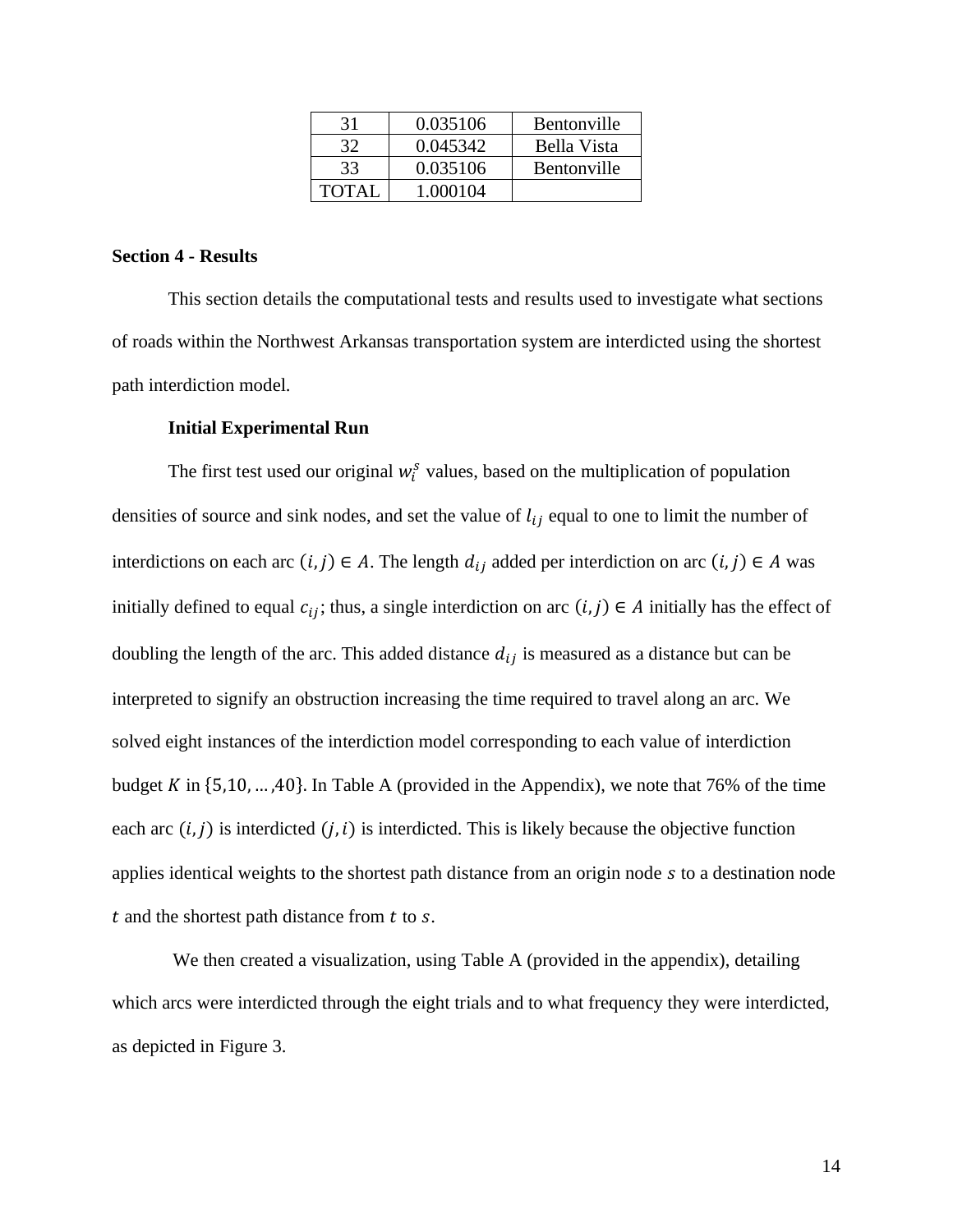

*Figure 3: Resulting map from experiment 1*

In Figure 3 any line that is colored red was interdicted in at least 7 of the 8 instances, orange lines were interdicted in at least 4 instances, and yellow lines were interdicted in at least 1 instance. Roads surrounding higher density metropolitan regions like Fayetteville, Rogers, and Springdale were interdicted the most.

Figures 4 and 5 depict the interdiction solutions from the trials with  $K = 15$  and  $K = 10$ .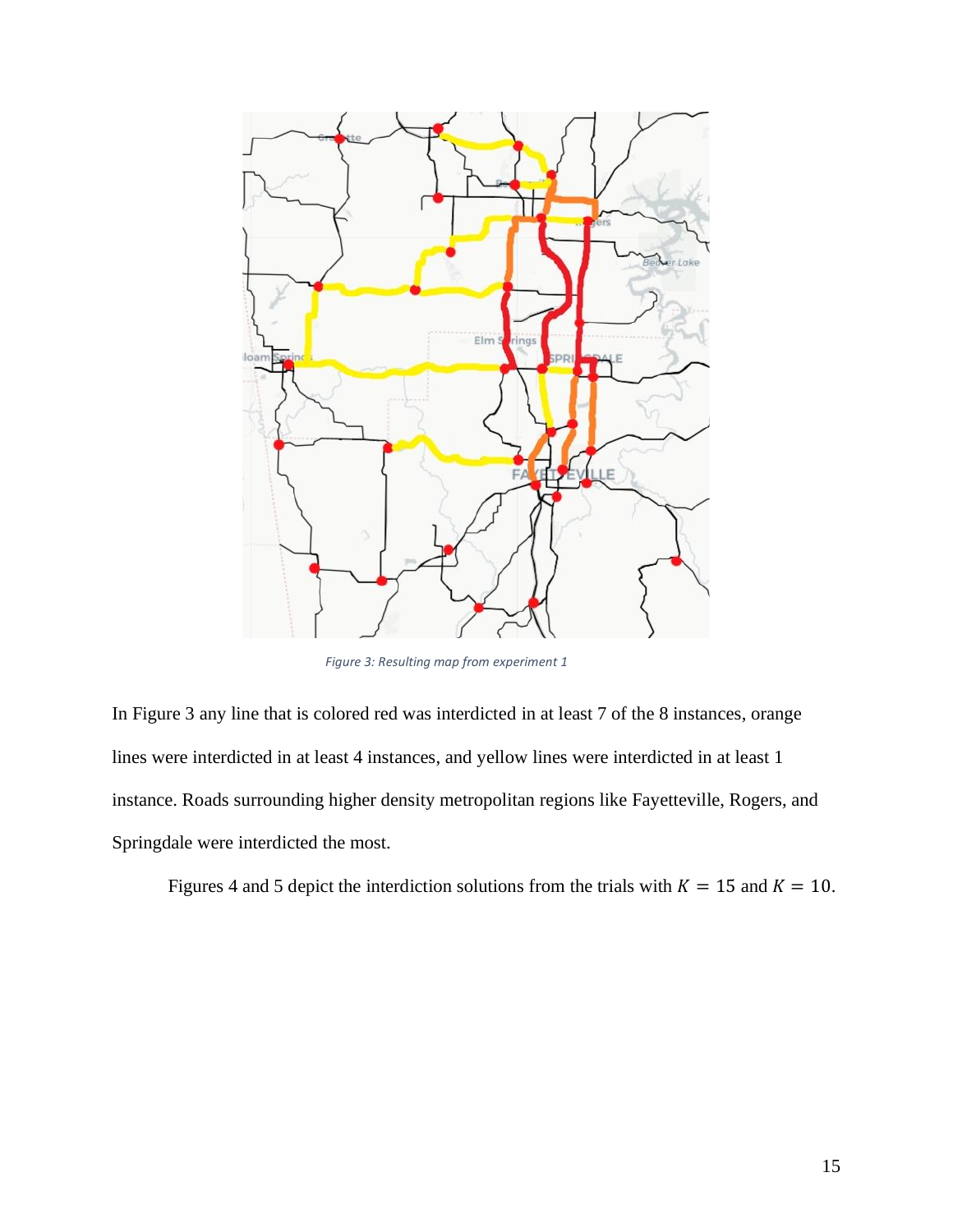

*Figure 4: Visualization of trial with K = 15*

In Figure 4 we see that as the value of  $K$  decreases the model continues to interdict major highways between Rogers, Springdale, and Fayetteville and continues to interdict both the  $(i, j)$ and  $(j, i)$  arcs. A smaller value of K means the model can make less interdictions; thus, the interdictions made for small values of  $K$  can be considered as roads that are more critical to the network's performance. This trend continues in Figure 5, which depicts the visualization of a trial run with  $K = 10$ , in this scenario all 5 arcs were interdicted in the  $(i, j)$  and  $(j, i)$  direction showing that these 5 arcs have a greater impact on the objective than any other arcs.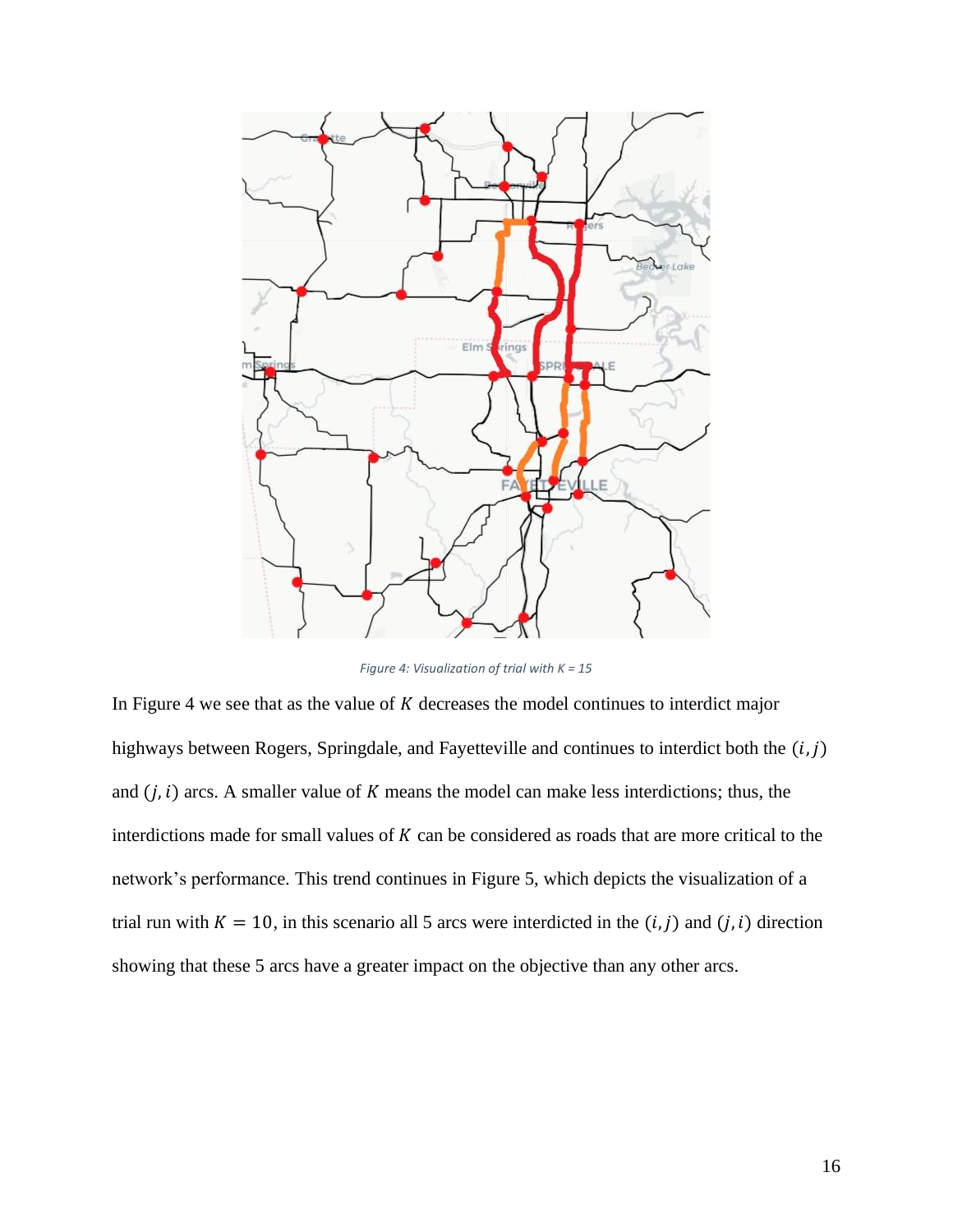

*Figure 5: Visualization of Trial with K = 10*

To investigate how the value of  $K$  affects the length of routes we looked at the average distance

between four routes in the Northwest Arkansas Region, depicted in Figure 6.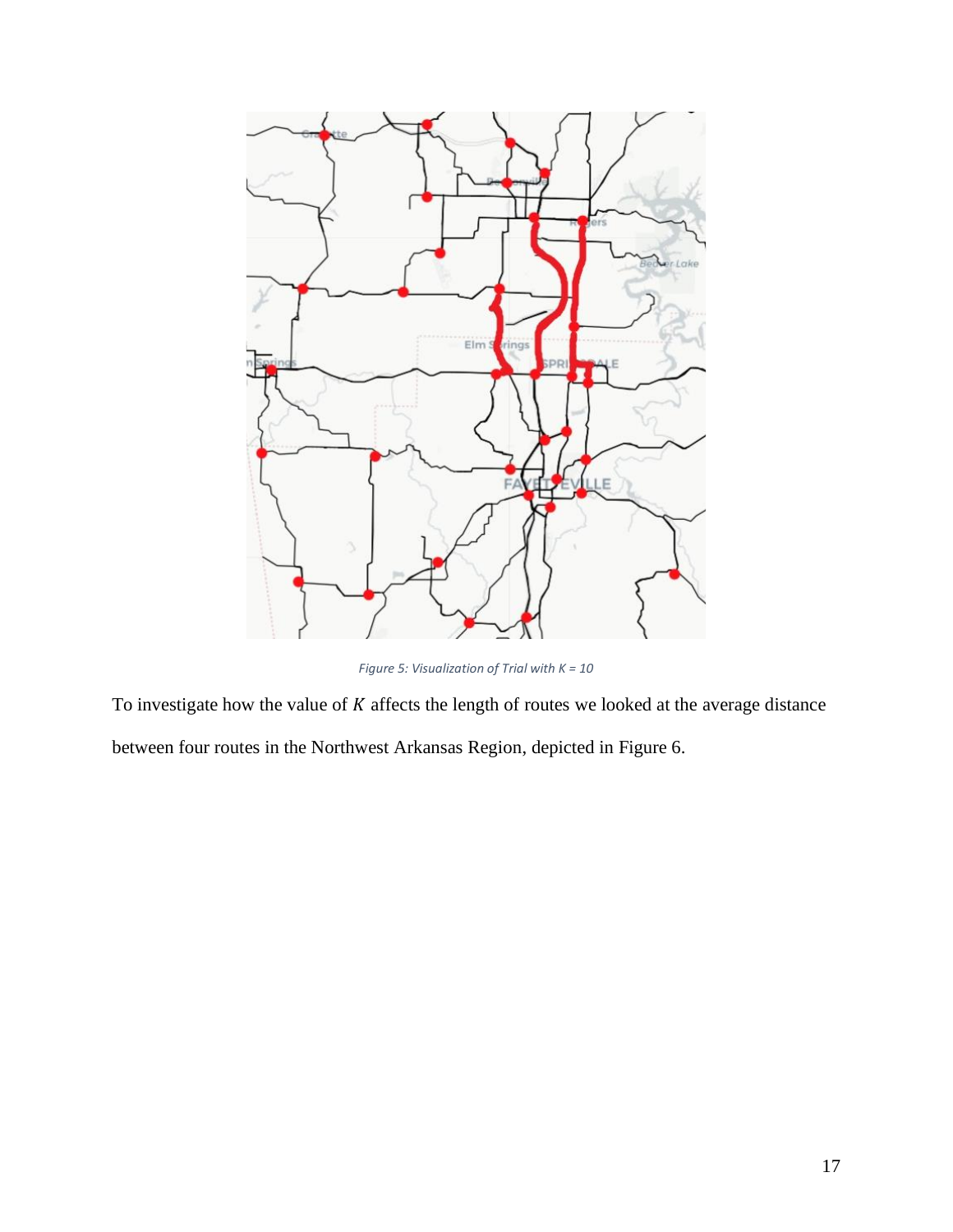

We can see that as the number of interdictions allowed increases so too do the distances of each route. This increase is most dramatic in the route between Fayetteville and Bentonville presumably because the model is unable to interdict as many arcs near Fayetteville or Bentonville when the budget  $K$  is low, and instead must use up the  $K$  budget to interdict key arcs that affect multiple routes, as shown in the five arcs interdicted in Figure 5.

#### **Modification to allow Multiple Arc Interdiction**

Many of the arcs interdicted in our first model setup are longer potentially signaling that because the cost values  $d_{ij}$  per arc are directly related to the length  $c_{ij}$  longer arcs may be getting unfairly interdicted more often. We believe these longer arcs are also getting interdicted more often because the budgetary cost  $K$  is 1 no matter the length allowing the model to disproportionally affect the length of a route while not significantly affecting the  $K$  number of interdictions. To create a fairer scenario we allowed the model to interdict an arc multiple times, up to a set budget for each arc, but standardized the  $d_{ij}$  value by setting  $d_{ij} = 1, \forall (i, j) \in A$ . This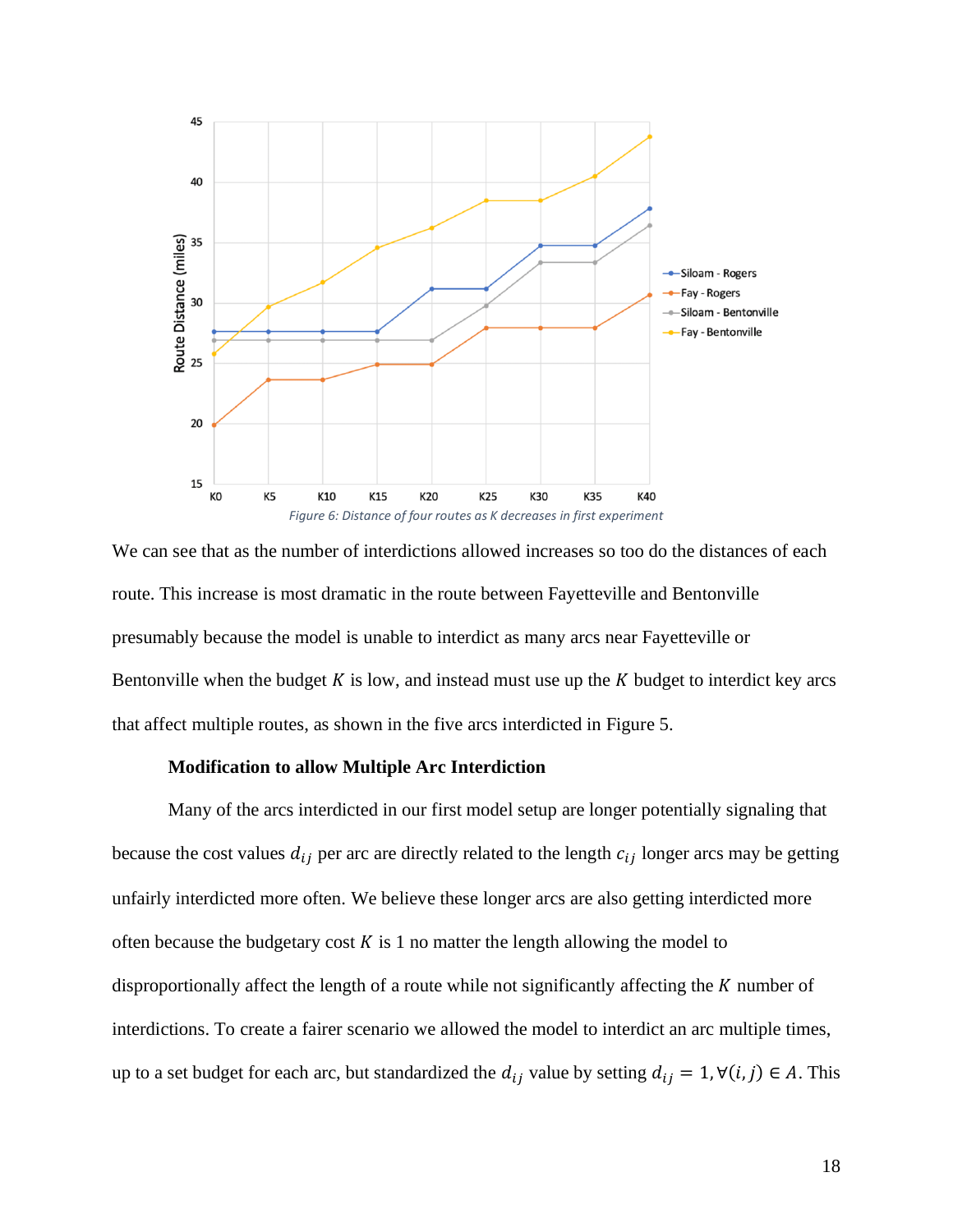then allows the model to interdict longer arcs more frequently but the cost on the budget  $K$  is more significantly altered. In this set of experiments, we set  $l_{ij} = [c_{ij}]$  for each arc  $(i, j) \in A$ ; thus, we allow the model to interdict longer arcs more often, but each interdiction adds only 1 unit to the length of an arc. Because we now allow for multiple interdictions on an arc, we increased the maximum budget  $K$  to 135, which is the sum of the previous interdicted arc lengths in Figure 3. We solve 8 instances in this set of experiments corresponding to  $K \in$ {15,30,… ,135} which all solved to optimality in less than 20 seconds.

Figure 7 displays a summary of the results from this set of experiments which allowed the model more freedom to make interdictions by decreasing the cost associated with the  $d_{ij}$ values and allowing multiple interdictions on each arc.



*Figure 7: Visualization of experiment with modified model (4) – (5)*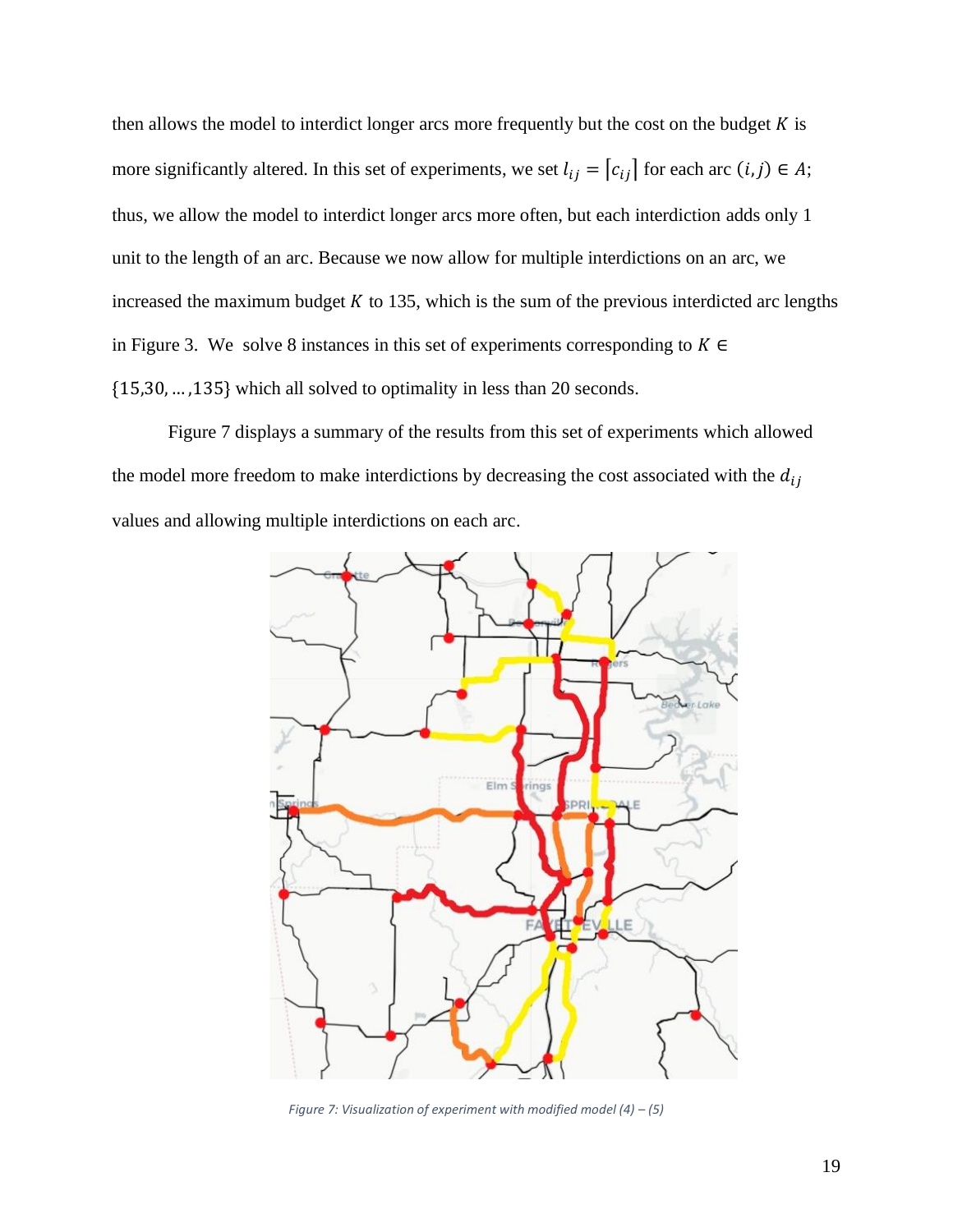Because we allowed the model to have more freedom in choosing which routes to interdict, we again wanted to look at the same four routes chosen previously to see how the distance of routes is affected by the budget  $K$ .



In Figure 8 most of the route distances still increase as the budget  $K$  increases, but because the new modified model had more freedom in interdiction these increases were more gradual than compared to Figure 7. We can also see that the distance between Siloam Springs and Bentonville was not altered between any of the trial runs which shows that the model no longer interdicted arcs between those two cities. The model also did not interdict arcs between Siloam Springs and Rogers until the maximum budget of  $K$ . Because the second model did not interdict routes to and from Siloam Springs, we can hypothesize that the arcs from Siloam Springs are not as vulnerable as those within the 3 major cities, that run along Interstate 49, of Bentonville, Springdale, and Rogers.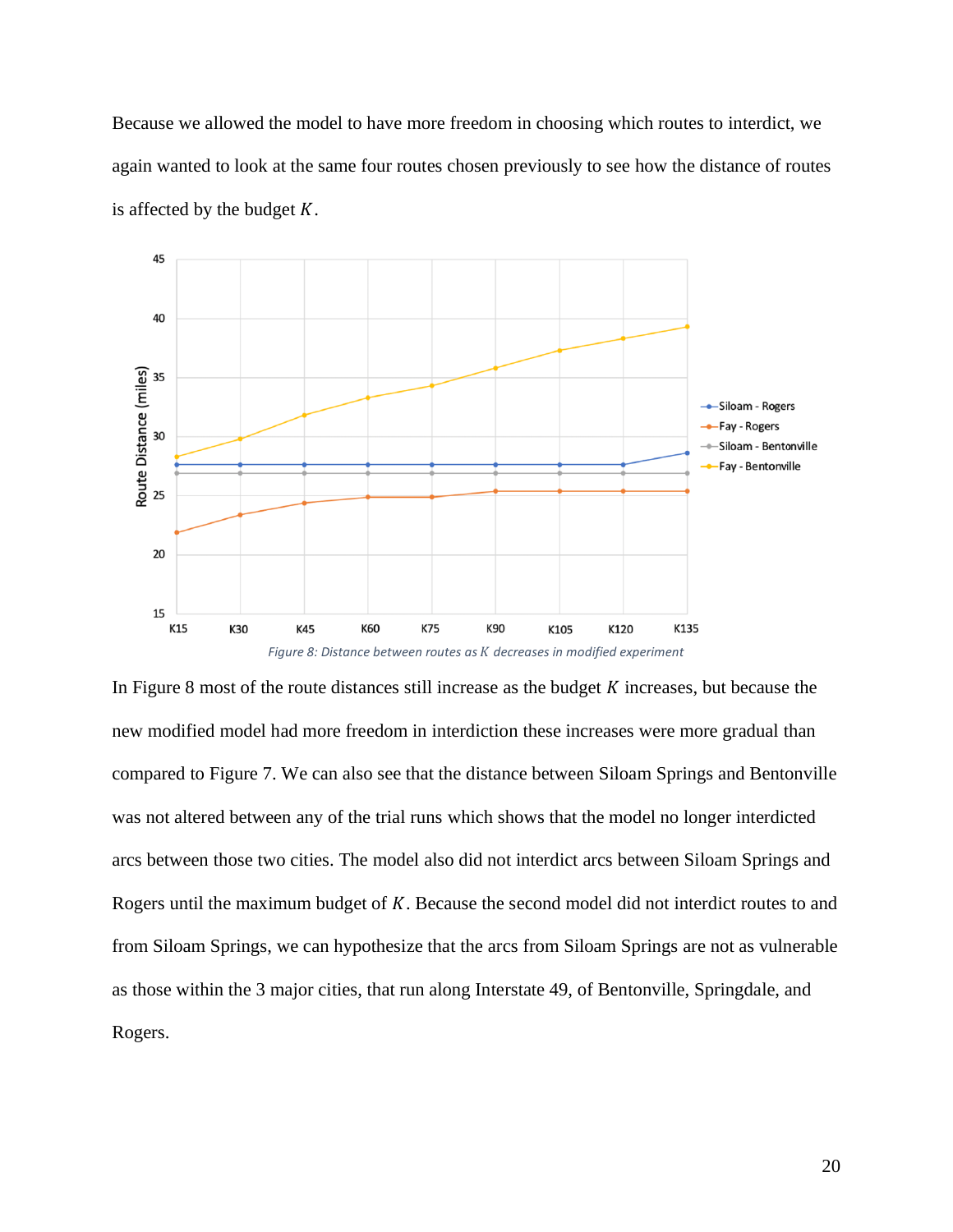#### **Section 5 - Conclusion and Future Research**

This paper details the use of a shortest path network interdiction problem to model the vulnerability of road networks by identifying combinations of simultaneous arc disruptions that maximally increase the weighted shortest path distance between multiple origins and destinations. This model was tested with a dataset using selected interstate and state highways from the Northwest Arkansas road transportation network, and was iteratively tested by changing the number of interdictions allowed.

The model was shown to solve to optimality, with a solve time less than 20 seconds, in a network with 110 arcs and 1122 origin destination pairs. In both experiments Interstate 49 between Springdale and Rogers, Arkansas Highway 265 between Springdale and Rogers and the Arkansas Highway 71B Corridor between Springdale and Rogers were interdicted in all trials. These key arcs make sense as Rogers and Springdale make up a large portion of the population in Northwest Arkansas but are only directly connected by three arcs whereas Fayetteville, the largest city in the region, has a greater number of major connections allowing for more potential routes into the city. After we allowed the model more freedom to decide which routes to interdict we continued to see similar arcs being interdicted, but did see more emphasis on interdicting arcs within the Fayetteville area when compared to the first experiment. This could show that the arcs within the Fayetteville area were unfairly discounted in the first experiment. After both experiments our model was able to generate solutions that detail what roads are important for future funding.

This model lays the groundwork for future research that can create a more complete road network by adding municipal and county roads and including the speed limits on each road. Future research could seek to identify more accurate weights for the origin and destination pairs

21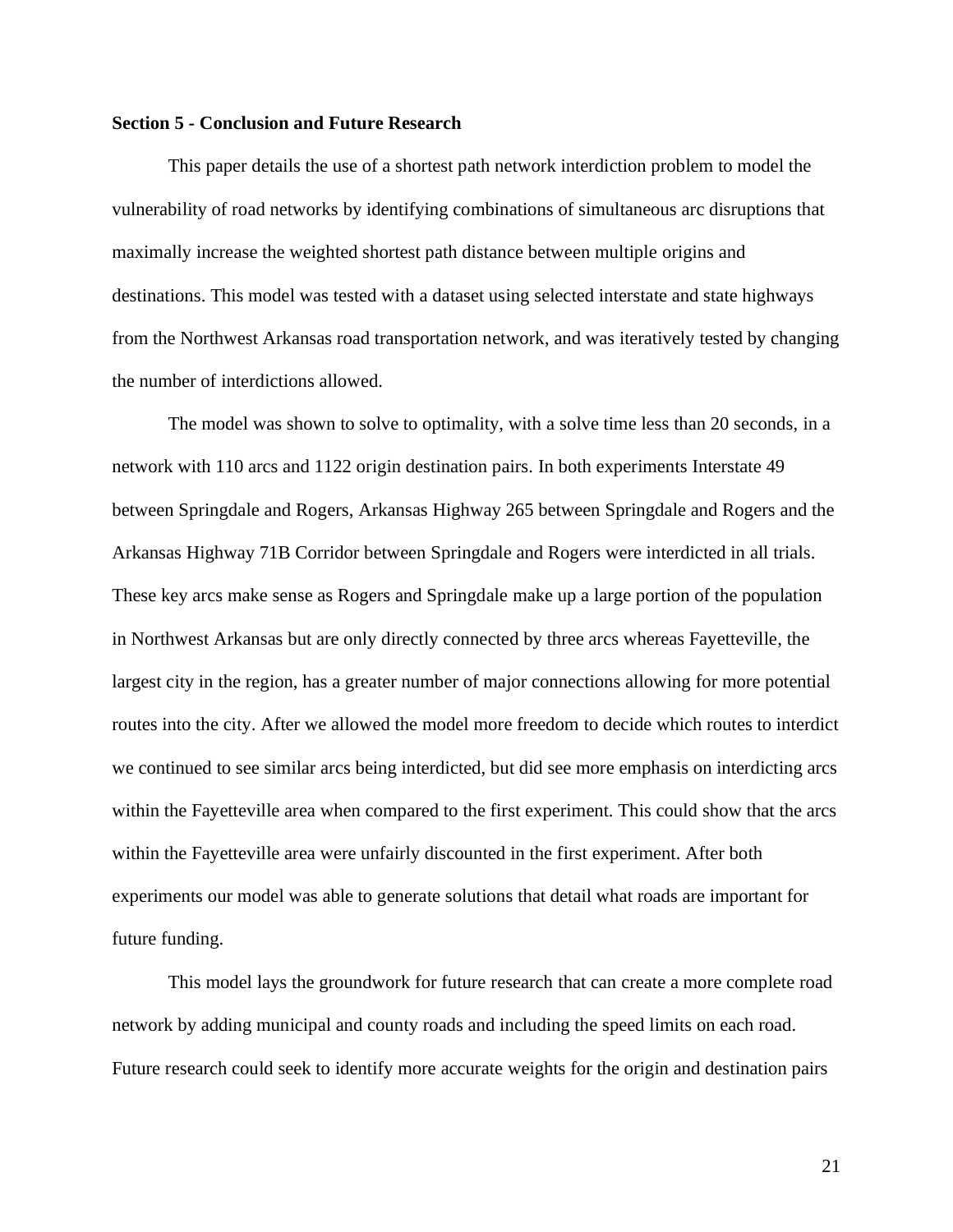that could be based on road congestion around the nodes, and instead of calculating distance based off straight lines these calculations could be found by using the shapefile data to find distances over roads. Furthermore, future research could use combined demand traffic models that model behavioral factors in a driver's decision making. With the addition of speed limits, more realistic weights for origin and destination pairs, distance values based on road travel, and behavioral factors the model could be tested more accurately in larger road networks allowing for a comprehensive vulnerability analysis. Similarly, because the dataset used was filtered to create more simplicity in running there is room for future testing with larger datasets to find the limits of the proposed interdiction model's solving abilities.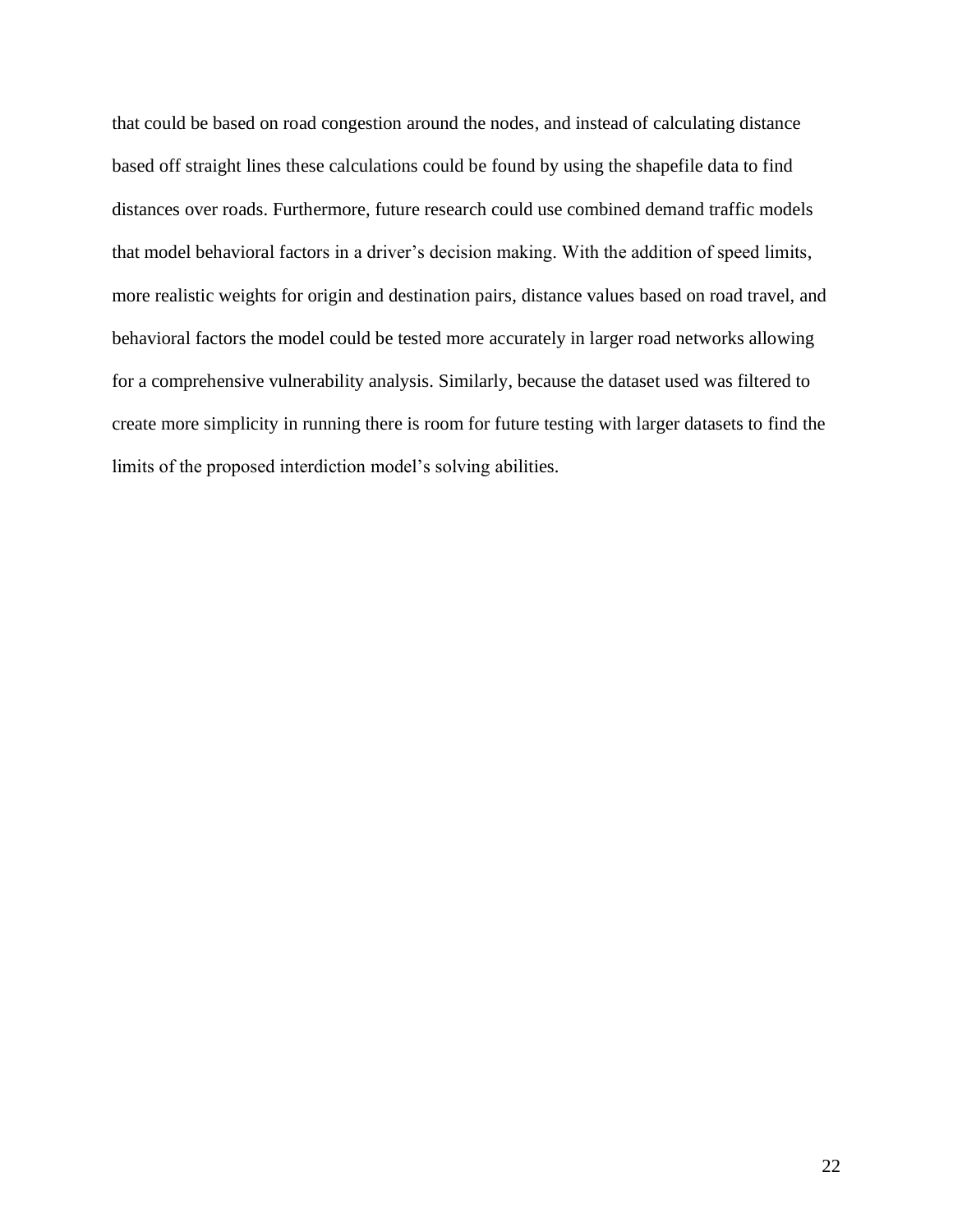# **Appendix**

The table below contains the sum of interdictions for the arc  $(N, N)$  between all eight trials using different values of  $K$ . For arcs with a value of 8 these arcs were interdicted in all eight trials meaning they significantly affected the objective values. We used this table to create Figure 3.

| Arc                   | Sum of                                                                                                                                                                                                                                                                    |
|-----------------------|---------------------------------------------------------------------------------------------------------------------------------------------------------------------------------------------------------------------------------------------------------------------------|
|                       | Interdictions                                                                                                                                                                                                                                                             |
| 23,15                 | 8                                                                                                                                                                                                                                                                         |
|                       |                                                                                                                                                                                                                                                                           |
| $\frac{27,16}{26,20}$ |                                                                                                                                                                                                                                                                           |
| 20,26                 |                                                                                                                                                                                                                                                                           |
| 16,27                 |                                                                                                                                                                                                                                                                           |
| 20,17                 |                                                                                                                                                                                                                                                                           |
| $\frac{1}{20,19}$     |                                                                                                                                                                                                                                                                           |
| 19,20                 |                                                                                                                                                                                                                                                                           |
| 17,20                 |                                                                                                                                                                                                                                                                           |
| 15,23                 |                                                                                                                                                                                                                                                                           |
| 19,18                 |                                                                                                                                                                                                                                                                           |
| $\overline{27,23}$    |                                                                                                                                                                                                                                                                           |
| 9,14                  |                                                                                                                                                                                                                                                                           |
| $\frac{1}{14,9}$      |                                                                                                                                                                                                                                                                           |
| 13,12                 |                                                                                                                                                                                                                                                                           |
| $\frac{12,13}{2}$     |                                                                                                                                                                                                                                                                           |
| 17,12                 |                                                                                                                                                                                                                                                                           |
| 12,17                 |                                                                                                                                                                                                                                                                           |
| $\frac{18,19}{x}$     |                                                                                                                                                                                                                                                                           |
| 23,27                 |                                                                                                                                                                                                                                                                           |
| <u>26,33</u>          |                                                                                                                                                                                                                                                                           |
| 33,26                 |                                                                                                                                                                                                                                                                           |
| 33,27                 |                                                                                                                                                                                                                                                                           |
| 27,33                 |                                                                                                                                                                                                                                                                           |
| 6,7                   | $\frac{8}{8}$ $\frac{8}{8}$ $\frac{8}{8}$ $\frac{8}{7}$ $\frac{7}{7}$ $\frac{7}{7}$ $\frac{7}{7}$ $\frac{6}{6}$ $\frac{6}{5}$ $\frac{5}{5}$ $\frac{5}{5}$ $\frac{5}{5}$ $\frac{5}{5}$ $\frac{5}{5}$ $\frac{5}{5}$ $\frac{4}{4}$ $\frac{4}{4}$ $\frac{3}{3}$ $\frac{3}{3}$ |
| 7,6                   |                                                                                                                                                                                                                                                                           |
| $\frac{21,15}{15,21}$ |                                                                                                                                                                                                                                                                           |
|                       |                                                                                                                                                                                                                                                                           |
| 14,16                 |                                                                                                                                                                                                                                                                           |
| $\overline{22,21}$    |                                                                                                                                                                                                                                                                           |

|  | Table A: Results from experiment 1 |  |
|--|------------------------------------|--|
|--|------------------------------------|--|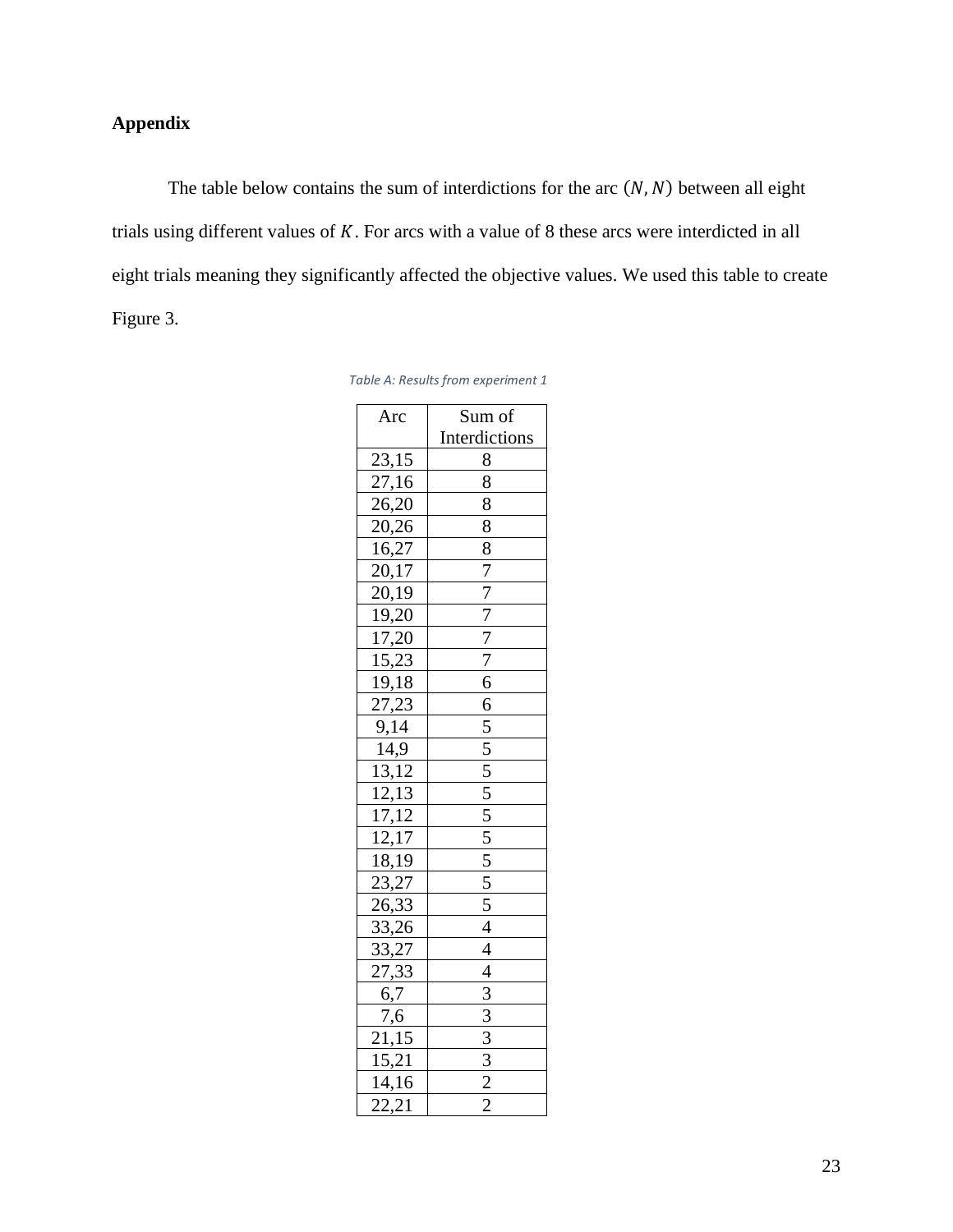| 21,22 | 2              |
|-------|----------------|
| 25,23 | $\overline{c}$ |
| 24,25 | $\overline{2}$ |
| 23,25 | 2              |
| 22,25 | $\overline{2}$ |
| 16,14 | 1              |
| 17,16 | 1              |
| 25,22 | 1              |
| 25,24 |                |
| 24,27 | 1              |
| 26,27 | 1              |
| 33,31 | 1              |
| 33,32 |                |
| 29,32 |                |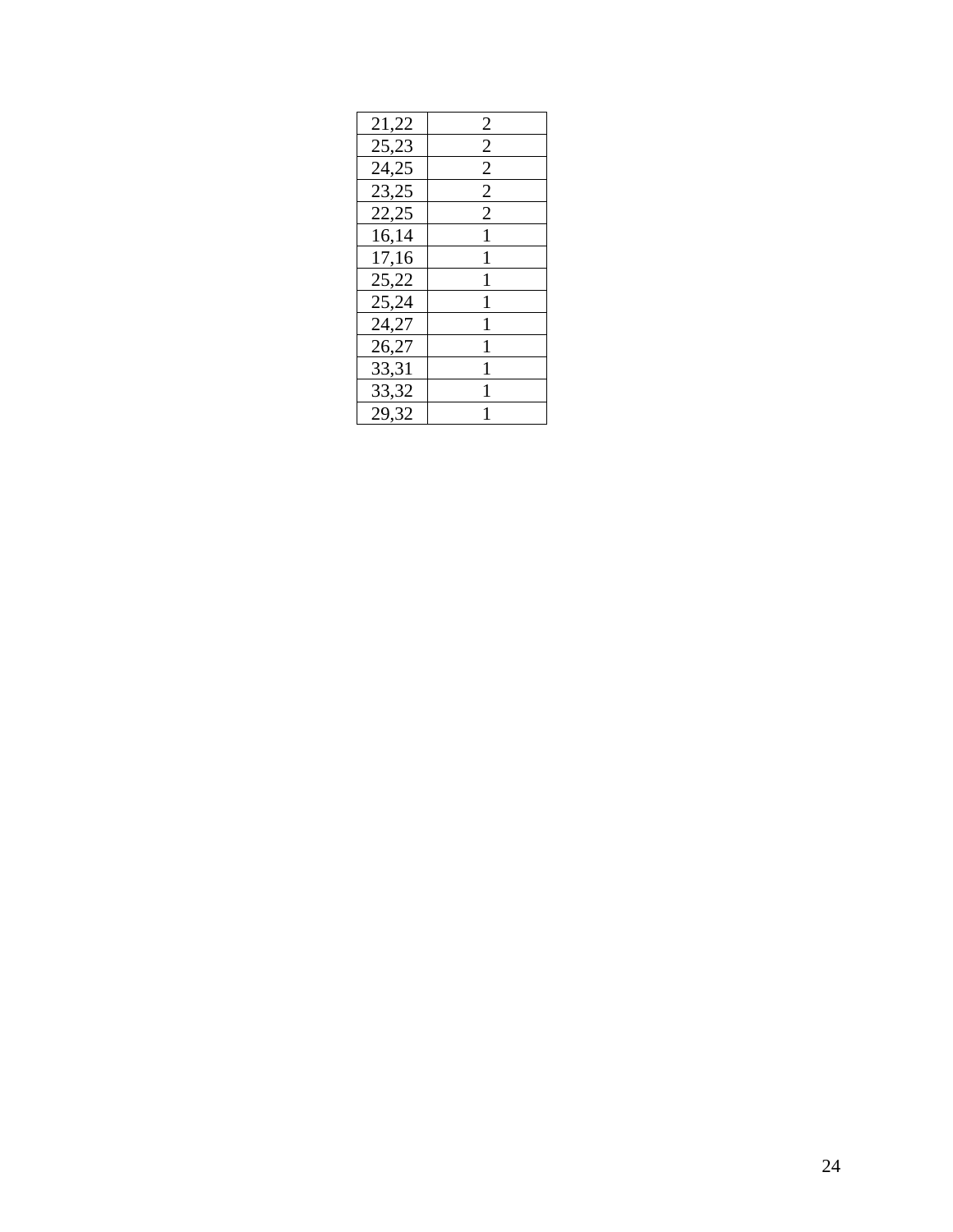#### **References**

- [1] Office of Cyber and Infrastructure Analysis. (2015, September 14). *Aging and Failing Infrastructure Systems: Highway Bridges*. Homeland Security.
- [2] Bureau of Transportation Statistics. (2020). *Public Road and Street Mileage in the United States by Type of Surface*. United States Department of Transportation.
- [3] Federal Highway Administration. (2021, July 13). *R&T Portfolio: Disruptions*. United States Department of Transportation. (Accessed from https://highways.dot.gov/research/rtportfolio/operations-disruptions)
- [4] American Society of Civil Engineers. (2021, July 26). *2021 Report Card for America's Infrastructure*. ASCE's 2021 Infrastructure Report Card.
- [5] Berdica, K. (2002). An introduction to road vulnerability: What has been done, is done and should be done. *Transport Policy*, *9*(2), 117–127.
- [6] Chen, B. Y., Lam, W. H. K., Sumalee, A., Li, Q., & Li, Z.-C. (2012). Vulnerability Analysis for large-scale and congested road networks with demand uncertainty. *Transportation Research Part A: Policy and Practice*, *46*(3), 501–516.
- [7] Chen, A., Yang, C., Kongsomsaksakul, S., & Lee, M. (2006). Network-based accessibility measures for vulnerability analysis of Degradable Transportation Networks. *Networks and Spatial Economics*, *7*(3), 241–256.
- [8] Dalziell, E., & Nicholson, A. (2001). Risk and impact of natural hazards on a road network. *Journal of Transportation Engineering*, *127*(2), 159–166.
- [9] Israeli, E. and Wood, R.K. (2002), Shortest-path network interdiction. *Networks*, 40: 97-111.
- [10] Nikitas Assimakopoulos, A network interdiction model for hospital infection control, *Computers in Biology and Medicine*, Volume 17, Issue 6, 1987, Pages 413-422, ISSN 0010-4825.
- [11] Amirsaman Kheirkhah, HamidReza Navidi & Masume Messi Bidgoli (2016) A bi-level network interdiction model for solving the hazmat routing problem, *International Journal of Production Research,* 54:2, 459-471.
- [12] McMasters, A.W. and Mustin, T.M. (1970), Optimal interdiction of a supply network. *Naval Research Logistics*, 17: 261-268.
- [13] Bayrak, H., & Bailey, M. D. (2008). Shortest path network interdiction with asymmetric information. *Networks*, *52*(3), 133–140.